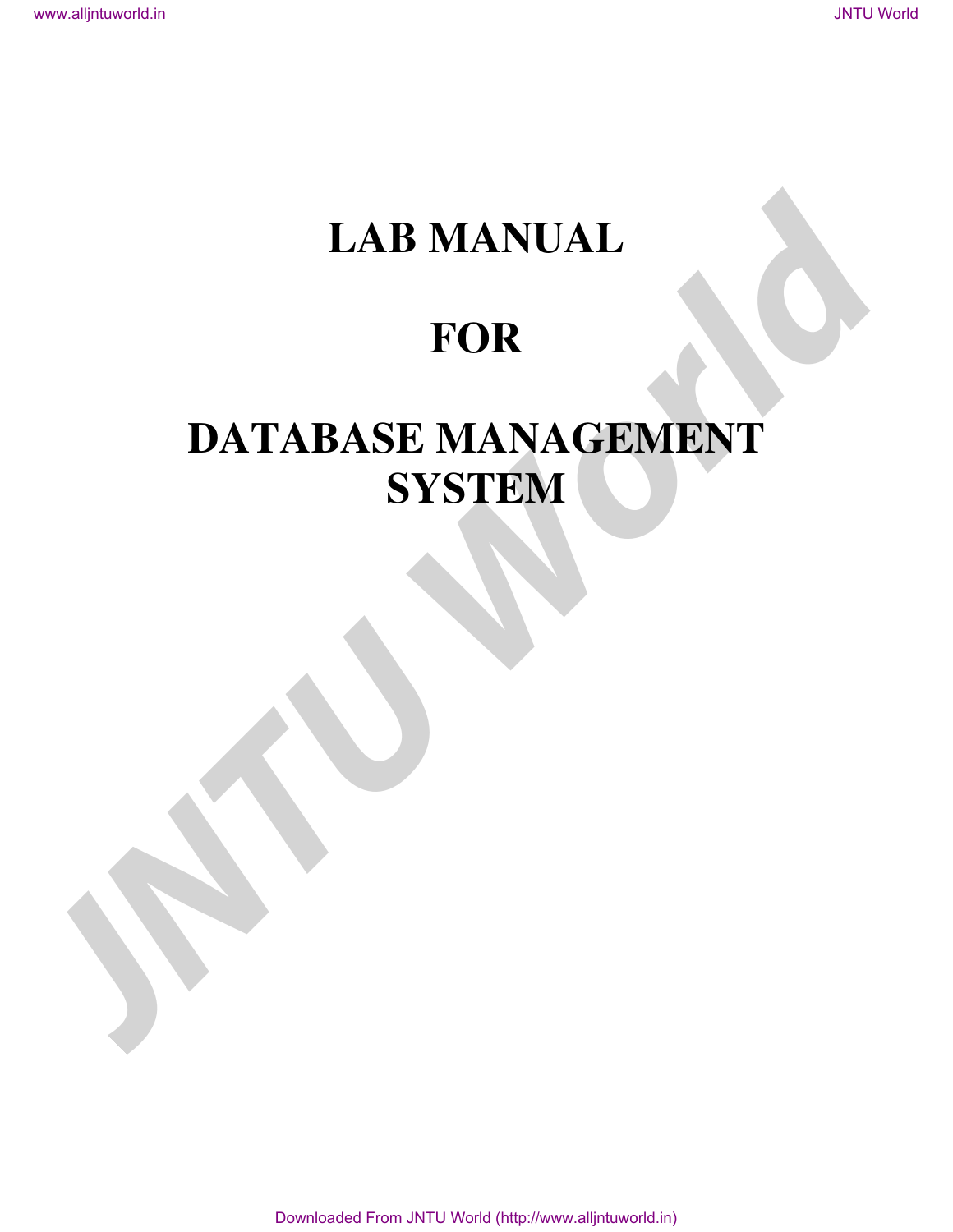## **CSE- 216 E Database Management Systems Lab**

|              | <b>CSE-216 E</b> | <b>Database Management Systems Lab</b>                                                                                                                                                                                                                                                                      |                                                                         |  |
|--------------|------------------|-------------------------------------------------------------------------------------------------------------------------------------------------------------------------------------------------------------------------------------------------------------------------------------------------------------|-------------------------------------------------------------------------|--|
| L            | T                | $\mathbf{P}$<br>$\overline{2}$                                                                                                                                                                                                                                                                              | Class Work:<br>25<br>25<br>Exam:<br>50<br>Total:<br>Duration of Exam: 3 |  |
| Hrs.         |                  |                                                                                                                                                                                                                                                                                                             |                                                                         |  |
| Ι.           |                  | Create a database and write the programs to carry out the following operation:<br>1. Add a record in the database<br>2. Delete a record in the database<br>3. Modify the record in the database<br>4. Generate queries<br>5. Generate the report<br>6. List all the records of database in ascending order. |                                                                         |  |
| $\mathbf{I}$ |                  | Develop a menu driven project for management of database system:<br>1. Library information system<br>(a) Engineering<br>(b) MCA                                                                                                                                                                             |                                                                         |  |
|              |                  | 2. Inventory control system<br>(c) Computer Lab<br>(d) College Store<br>3. Student information system<br>(e) Academic<br>Finance<br>(f)                                                                                                                                                                     |                                                                         |  |
|              | 4.               | Time table development system<br>(g) CSE, IT & MCA Departments<br>(h) Electrical & Mechanical Departments                                                                                                                                                                                                   |                                                                         |  |
|              | Usage of S/w:    |                                                                                                                                                                                                                                                                                                             |                                                                         |  |
|              |                  | 1. VB, ORACLE and/or DB2<br>2. VB, MSACCESS<br>3. ORACLE, D2K<br>4. VB, MS SQL SERVER 2000                                                                                                                                                                                                                  |                                                                         |  |

- 1. Add a record in the database
- 2. Delete a record in the database
- 3. Modify the record in the database
- 4. Generate queries
- 5. Generate the report
- 6. List all the records of database in ascending order.

- 1. Library information system
	- (a) Engineering
	- (b) MCA

#### 2. Inventory control system

- (c) Computer Lab
- (d) College Store
- 3. Student information system
	- (e) Academic
	- (f) Finance
- 4. Time table development system
	- (g) CSE, IT & MCA Departments
	- (h) Electrical & Mechanical Departments

- 2. VB, MSACCESS
- 3. ORACLE, D2K
- 4. VB, MS SQL SERVER 2000

**Note: At least 5 to 10 more exercises to be given by the teacher concerned.**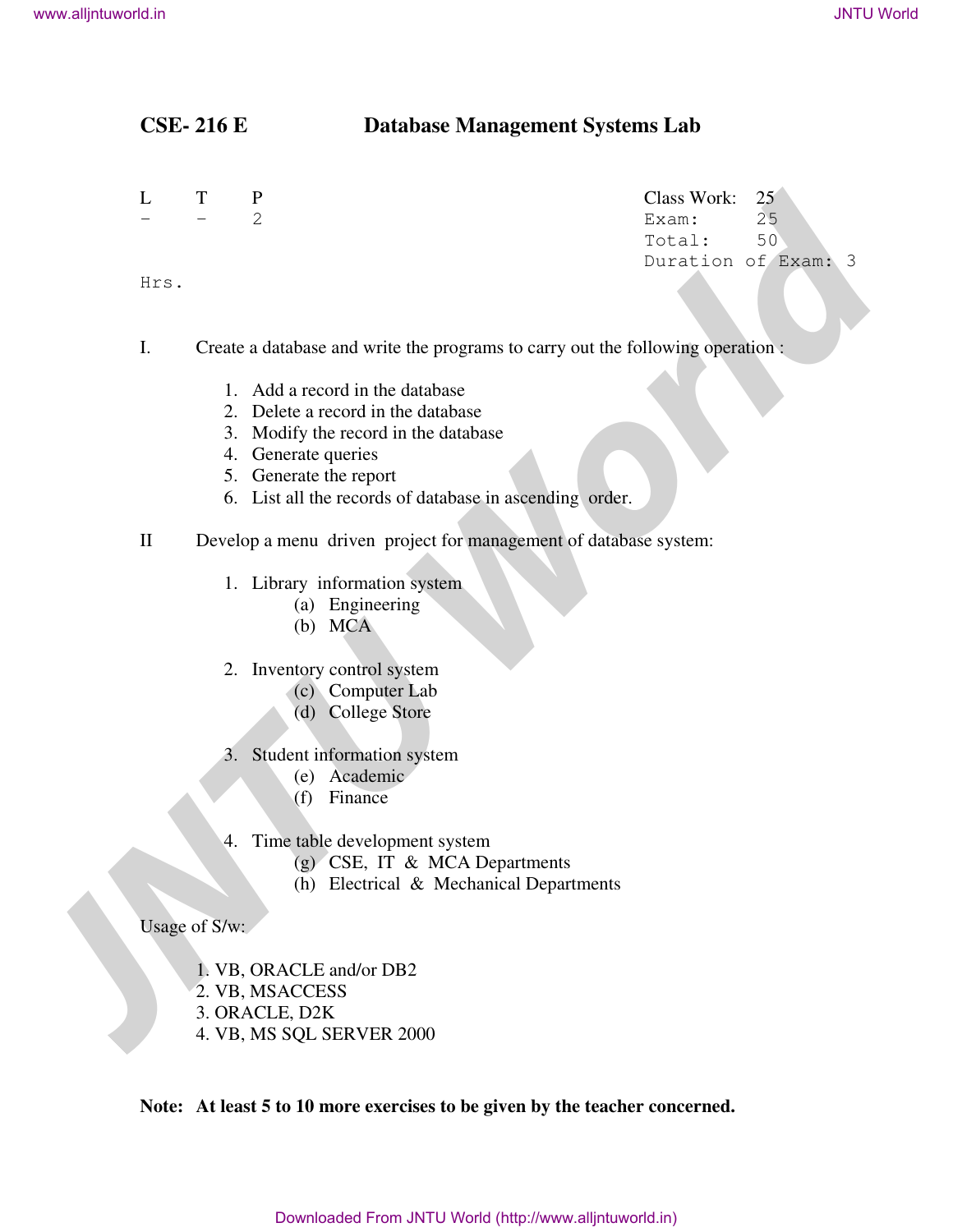# **Rational behind DBMS Lab**

Database management has evolved from a specialized computer application to a central component of a modern computing environment and as a result knowledge about database system has become an essential part of computer science. The course serves as a visual guide to the material presented during our lectures. The aim of this course is to provide an introduction to Database management system, with an emphasis on foundational material We alljntuword: in<br> **JNTU World<br>
Detachase management has evolved from a specialized computer application to a<br>
semi-ally computer and as a result of a modern computer and as a result<br>
for the direct and the course is to p** 

The fundamental concepts and algorithms covered are based on those used in existing commercial or experimental database systems. Our aim is to present these concepts and algorithms in general setting.

## **Objectives**

At the end of the course students should

- 1 have a good understanding of how several fundamental algorithms work, particularly those concerned with creation and updating of tables.
- 2 have a good understanding of the fundamental DBMS used in computer science
- 3 be able to understand various queries and their execution.
- 4 be able to design new database and modify existing ones for new applications and reason about the efficiency of the result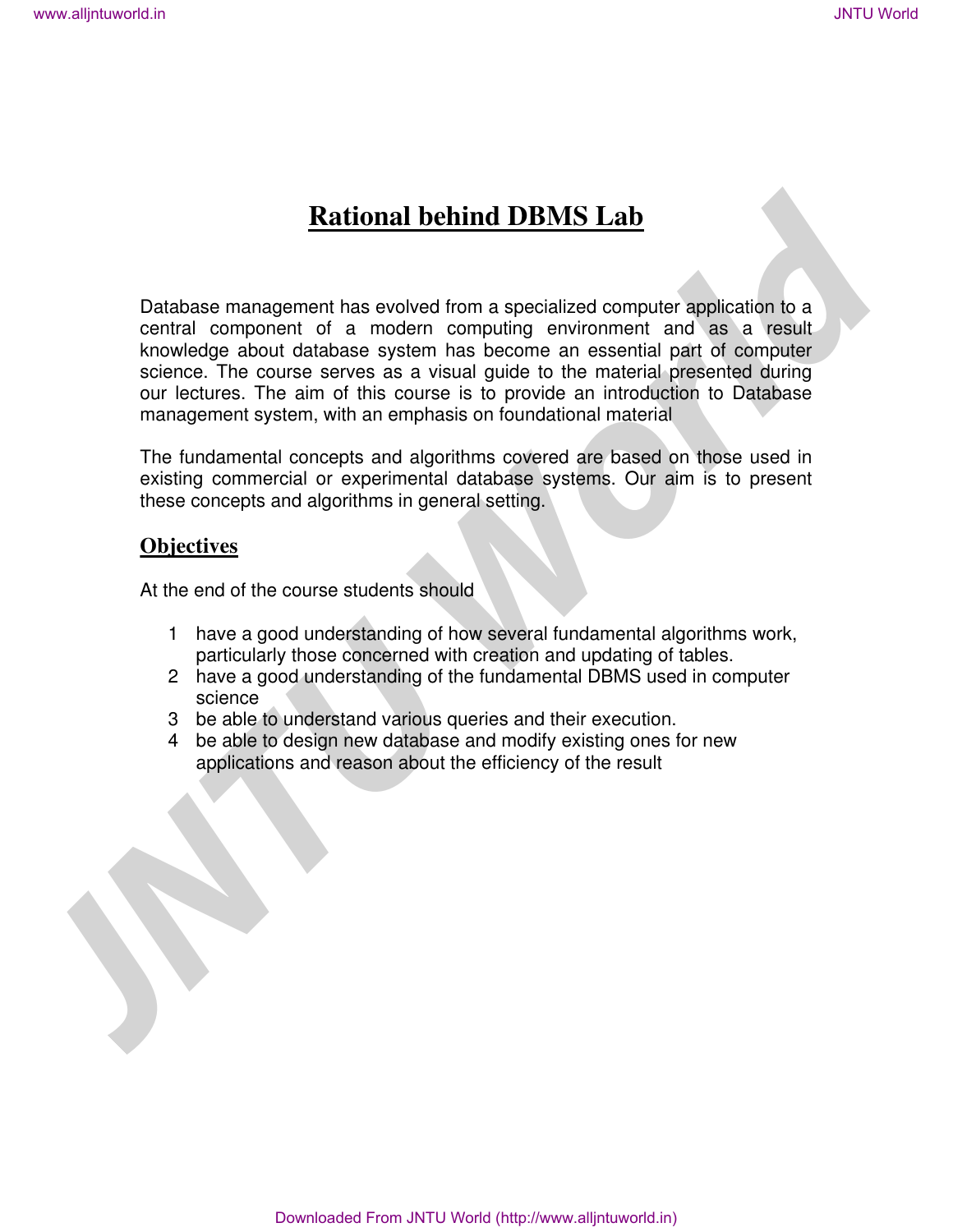# **Software and Hardware Requirements**

## **Software Required:**

1. VB, ORACLE and/or DB2 2. VB, MSACCESS 3. ORACLE, D2K 4. VB, MS SQL SERVER 2000 **Software and Hardware Requirements**<br> **Software Required.**<br>  $\frac{1}{2}$  VB. 08.4CLE make DB2<br>  $\frac{2}{3}$  OR NCLE DTS<br>  $\frac{1}{4}$  VB. MS SQL SURVER 2000<br> **Hardware Requirements**<br>
Processor: Pentium III<br>
PAND : DEN MB<br>
Hard Disk

## **Hardware Required**:

 Processor : Pentium III RAM : 128 MB Hard Disk : 40 GB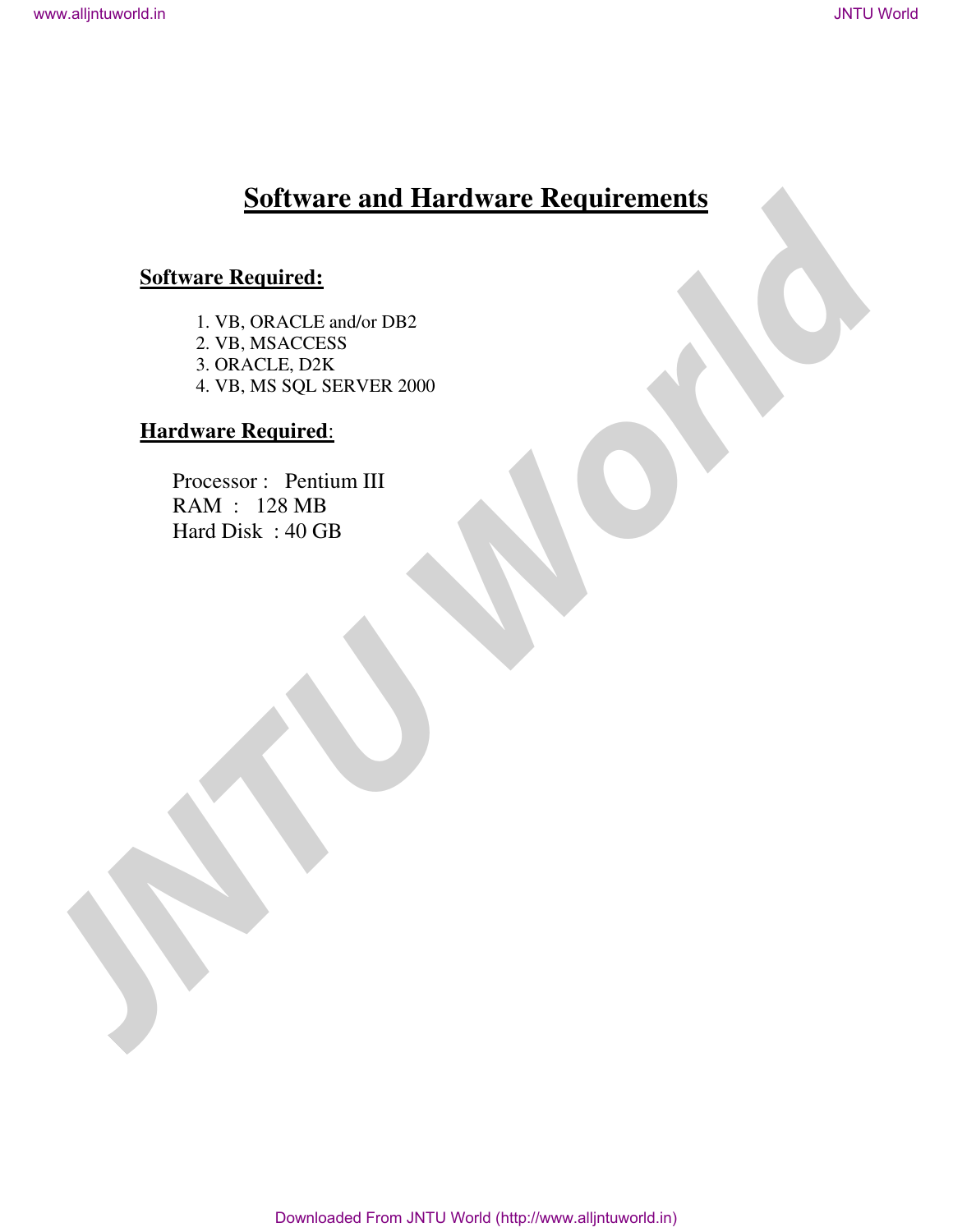# **Theory and Concept Practical #1**

## Objective: Create tables and specify the Questionnaires in SQL.

## **Theory & Concepts:**

## **Introduction about SQL-**

 SQL (Structured Query Language) is a nonprocedural language, you specify what you want, not how to get it. A block structured format of English key words is used in this Query language. It has the following components. **Theory and Concept**<br> **Theory and Concepts**<br> **Practical #1**<br>
Objective: Create tables and specify the Question<br>matrix in SQL.<br> **Hence & Concepts:**<br> **Letter without SQL.**<br> **STRANG with stress through the SU Language)** is a

## **DDL (Data Definition Language)-**

The SQL DDL provides command for defining relation schemas, deleting relations and modifying relation schema.

## **DML (DATA Manipulation Language)-**

 It includes commands to insert tuples into, delete tuples from and modify tuples in the database.

## **View definition-**

The SQL DDL includes commands for defining views. Transaction Control- SQL includes for specifying the beginning and ending of transactions.

## **Embedded SQL and Dynamic SQL-**

 Embedded and Dynamic SQL define how SQL statements can be embedded with in general purpose programming languages, such as C, C++, JAVA, COBOL, Pascal and Fortran.

## **Integrity-**

The SQL DDL includes commands for specifying integrity constraints that the data stored in the database must specify. Updates that violate integrity constraints are allowed.

## **Authorization-**

The SQL DDL includes commands for specifying access rights to relations and views.

## **Data Definition Language-**

The SQL DDL allows specification of not only a set of relations but also information about each relation, including-

- Schema for each relation
- The domain of values associated with each attribute.
- The integrity constraints.
- The set of indices to be maintained for each relation.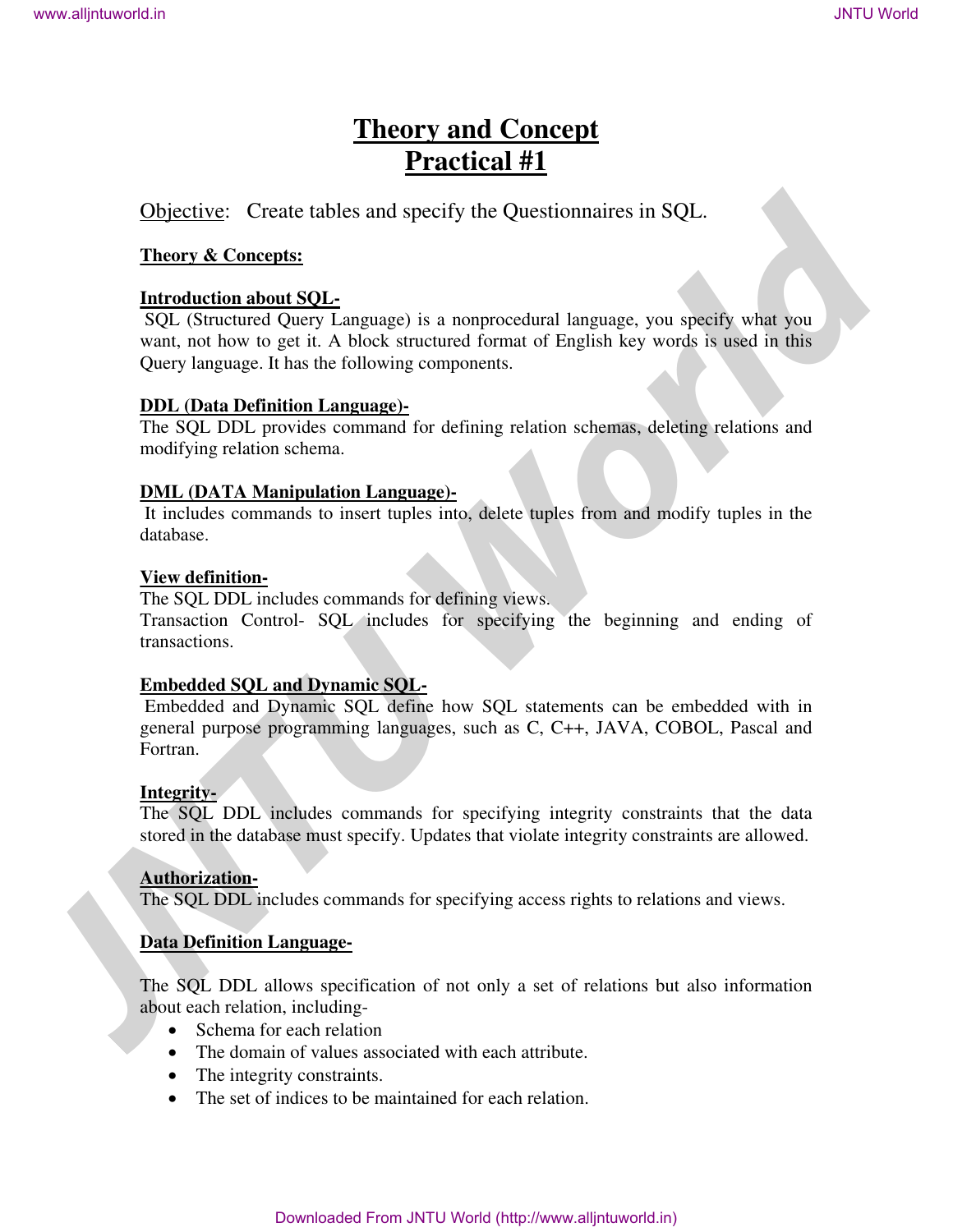- The security and authorization information for each relation.
- The physical storage structure of each relation on disk.

#### **Domain types in SQL-**

#### **The SQL standard supports a variety of built in domain types, including-**

- Char (n)- A fixed length character length string with user specified length.
- Varchar (n)- A variable character length string with user specified maximum length n.
- Int-An integer.
- Small integer- A small integer.
- Numeric (p, d)-A Fixed point number with user defined precision.
- Real, double precision- Floating point and double precision floating point numbers with machine dependent precision.
- Float (n)- A floating point number, with precision of at least n digits.
- Date- A calendar date containing a (four digit) year, month and day of the month.
- Time- The time of day, in hours, minutes and seconds Eg. Time '09:30:00'.
- Number- Number is used to store numbers (fixed or floating point).

## **DDL statement for creating a table-**

#### **Syntax-**

 Create table tablename (columnname datatype(size), columnname datatype(size));

## Creating a table from a table-

## **Syntax-**

 CREATE TABLE TABLENAME [(columnname, columnname, ………)] AS SELECT columnname, columnname……..FROM tablename; **Solution**<br> **JNTU World**<br> **JNTU World**<br> **JNTU Movement And Analysis** of scale is a stricted of scale is a stricted of the stricted of the stricted of the stricted of the stricted of the stricted of the stricted of the stri

## **Insertion of data into tables-**

## **Syntax-**

 INSERT INTO tablename [(columname, columname, .........)] Values(expression, expression);

## **Inserting data into a table from another table:**

**Syntax-**INSERT INTO tablename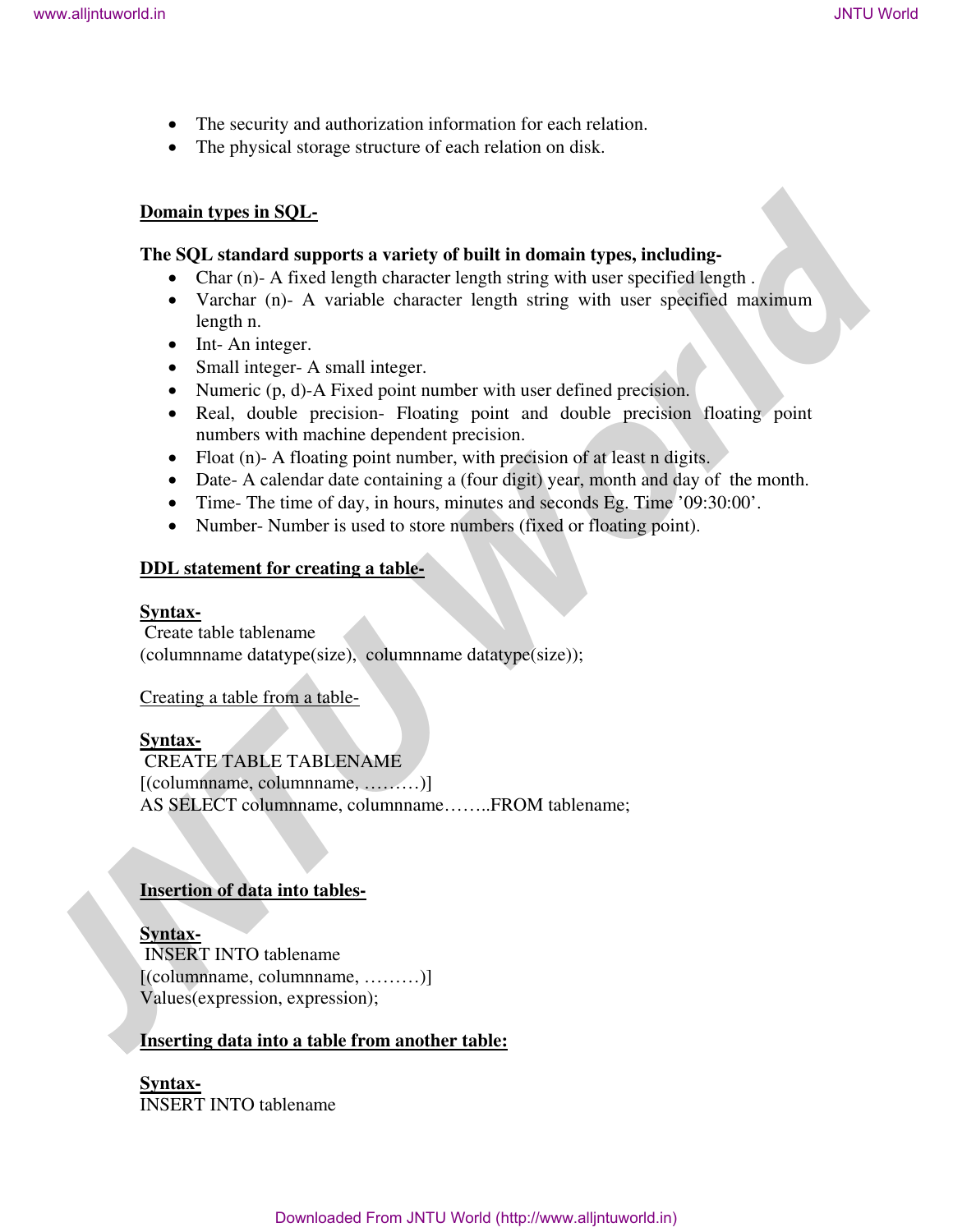SELECT columnname, columnname, ……. FROM tablename;

## **Insertion of selected data into a table from another table:**

#### **Syntax-**

 INSERT INTO tablename SELECT columnname, columnname…….. FROM tablename WHERE columnname= expression; West alljebackers<br>
SFLECT columnmance, columnwane, .......<br>
JNTU World<br>
JNTU RENDAMENT INTO RENDAMENT INTO RENDAMENT INTO A RENDAMENT INTO RENDAMENT INTO RENDAMENT INTO A RENDAMENT INTO THE STATE OF THE SERVE INTO THE SCRE

## **Retrieving of data from the tables-**

**Syntax-** SELECT \* FROM tablename;

## **The retrieving of specific columns from a table-**

## **Syntax-**

 SELECT columnname, columnname, …. FROM tablename;

## **Elimination of duplicates from the select statement-**

## **Syntax-**

SELECT DISTINCT columnname, columnname FROM tablename;

## **Selecting a data set from table data-**

**Syntax-**

 SELECT columnname, columnname FROM tablename WHERE searchcondition;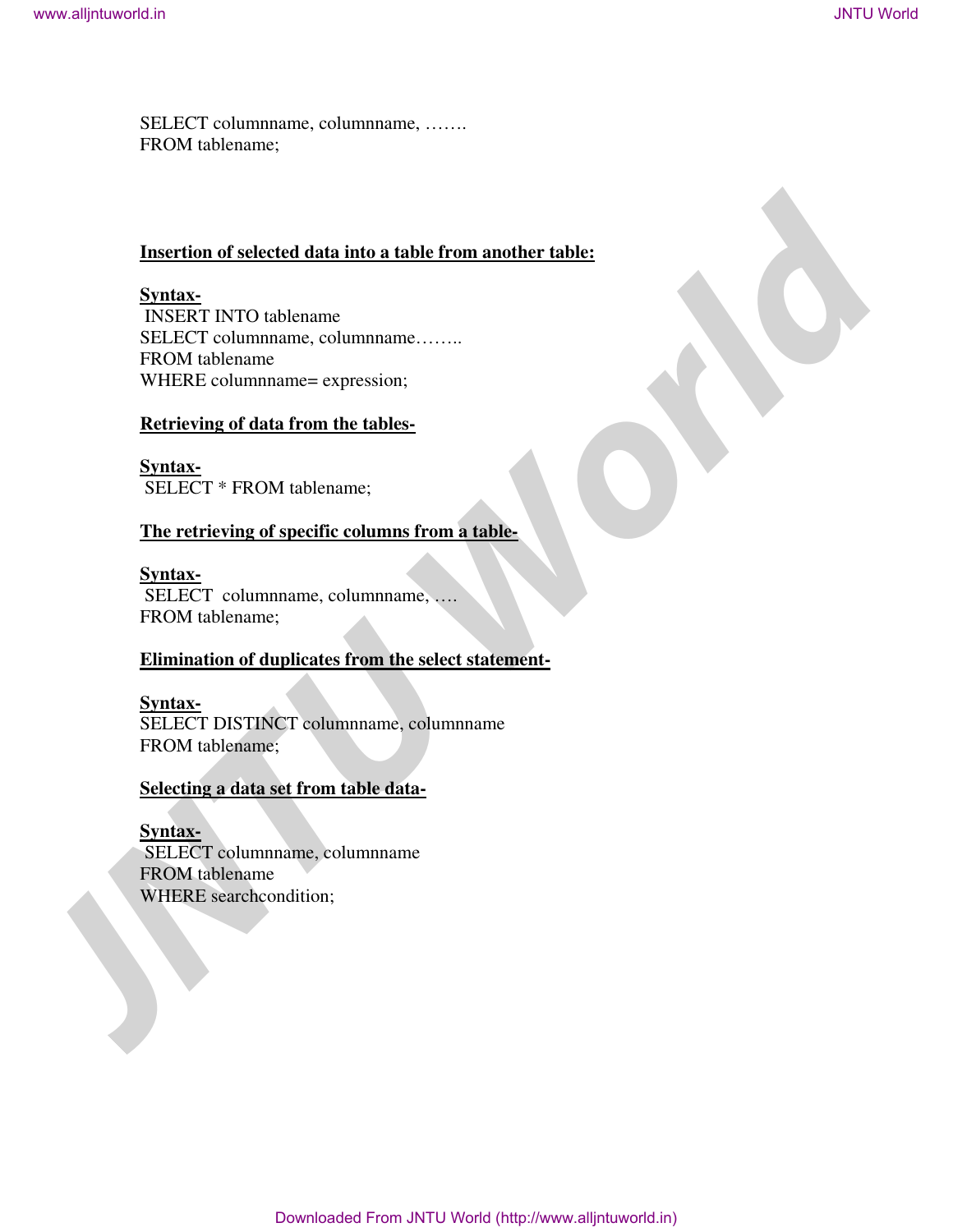# **Assignment No.1**

# **Q1. Create the following tables:**

| columnname | <u>datatype</u> | size |
|------------|-----------------|------|
| client no  | varchar2        | 6    |
| name       | varchar2        | 20   |
| address1   | varchar2        | 30   |
| address2   | varchar2        | 30   |
| city       | varchar2        | 15   |
| state      | varchar2        | 15   |
| pincode    | number          | 6    |
| bal due    | number          | 10.2 |

## **ii) Product\_master**

| Columnname        | datatype | size |
|-------------------|----------|------|
| Product no        | varchar2 |      |
| Description       | varchar2 |      |
| Profit_percent    | number   |      |
| Unit_measure      | varchar2 |      |
| Qty_on_hand       | number   |      |
| Reoder_lvlnumber  |          |      |
| Sell_price        | number   |      |
| Cost_price number |          |      |

## **Q2- Insert the following data into their respective tables:**

|              |                                                             |                  | <b>Assignment No.1</b> |             |                      |         |
|--------------|-------------------------------------------------------------|------------------|------------------------|-------------|----------------------|---------|
| $\mathbf{i}$ | Q1. Create the following tables:<br>client_master           |                  |                        |             |                      |         |
|              | columnname                                                  | datatype         | size                   |             |                      |         |
|              | client_no                                                   | varchar2         | 6                      |             |                      |         |
|              | name                                                        | varchar2         | 20                     |             |                      |         |
|              | address1                                                    | varchar2         | 30                     |             |                      |         |
|              | address2                                                    | varchar2         | 30                     |             |                      |         |
|              | city                                                        | varchar2         | 15                     |             |                      |         |
|              | state                                                       | varchar2         | 15                     |             |                      |         |
|              | pincode<br>bal_due                                          | number<br>number | 6<br>10,2              |             |                      |         |
|              |                                                             |                  |                        |             |                      |         |
| ii)          | Product_master                                              |                  |                        |             |                      |         |
|              | Columnname                                                  | datatype         | size                   |             |                      |         |
|              | Product_no                                                  | varchar2         |                        |             |                      |         |
|              | Description                                                 | varchar2         |                        |             |                      |         |
|              | Profit_percent                                              | number           |                        |             |                      |         |
|              |                                                             |                  |                        |             |                      |         |
|              | Unit_measure                                                | varchar2         |                        |             |                      |         |
|              | Qty_on_hand                                                 | number           |                        |             |                      |         |
|              | Reoder_lvlnumber                                            |                  |                        |             |                      |         |
|              | Sell_price                                                  | number           |                        |             |                      |         |
|              | Cost_price number                                           |                  |                        |             |                      |         |
|              | Q2- Insert the following data into their respective tables: |                  |                        |             |                      |         |
| Clientno     | Name                                                        | city             | pincode                | state       |                      | bal.due |
| 0001         | Ivan                                                        | Bombay           | 400054                 | Maharashtra | 15000                |         |
| 0002         | Madras<br>Vandana                                           |                  | 780001                 | Tamilnadu   | $\overline{0}$       |         |
| 0003         | Pramada                                                     | <b>Bombay</b>    | 400057                 | Maharashtra | 5000                 |         |
| 0004         | Basu                                                        | Bombay           | 400056                 | Maharashtra | $\overline{0}$       |         |
| 0005<br>0006 | Delhi<br>Ravi<br>Rukmini                                    | Bombay           | 100001<br>400050       | Maharashtra | 2000<br>$\mathbf{0}$ |         |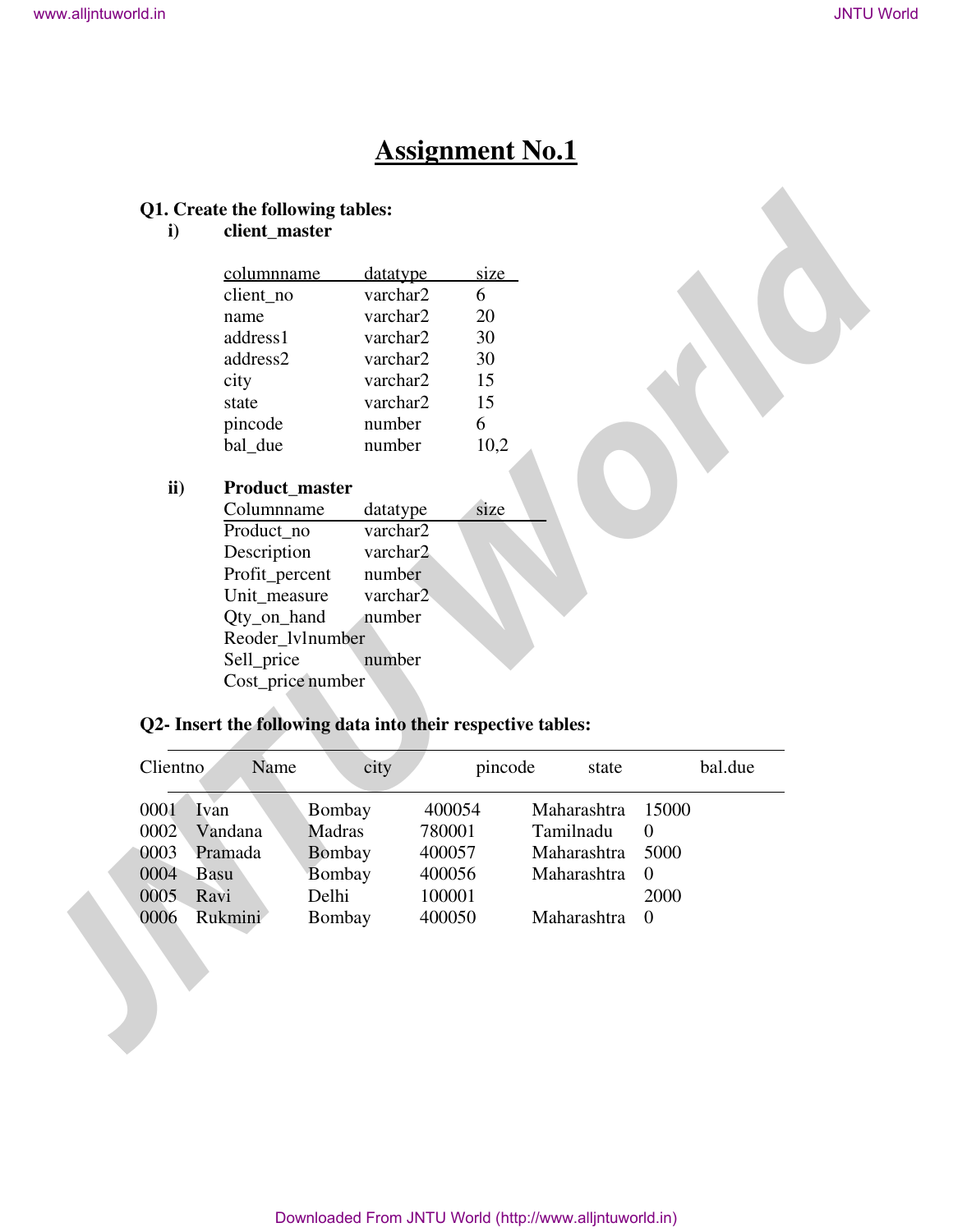| Product No.              |       | <b>Data for Product Master:</b><br>Desciption                                                                                                                                                                                                   |     | Profit % Unit | Qty            | Reorder        | Sell | Cost        |
|--------------------------|-------|-------------------------------------------------------------------------------------------------------------------------------------------------------------------------------------------------------------------------------------------------|-----|---------------|----------------|----------------|------|-------------|
|                          | price |                                                                                                                                                                                                                                                 |     | Percent       | measured       | on hand<br>lyl |      | price       |
| P00001                   |       | 1.44floppies                                                                                                                                                                                                                                    | 5   | piece         | 100            | 20             | 525  | 500         |
| P03453                   |       | Monitors                                                                                                                                                                                                                                        | 6   | piece         | 10             | 3              |      | 12000 11200 |
| P06734                   |       | Mouse                                                                                                                                                                                                                                           | 5   | piece         | 20             | 5              | 1050 | 500         |
| P07865                   |       | 1.22 floppies                                                                                                                                                                                                                                   | 5   | piece         | 100            | 20             | 525  | 500         |
| P07868                   |       | Keyboards                                                                                                                                                                                                                                       | 2   | piece         | 10             | 3              | 3150 | 3050        |
| P07885                   |       | CD Drive                                                                                                                                                                                                                                        | 2.5 | piece         | 10             | 3              | 5250 | 5100        |
| P07965                   |       | 540 HDD                                                                                                                                                                                                                                         | 4   | piece         | 10             | 3              | 8400 | 8000        |
| P07975                   |       | 1.44 Drive                                                                                                                                                                                                                                      | 5   | piece         | 10             | 3              | 1050 | 1000        |
| P08865                   |       | 1.22 Drive                                                                                                                                                                                                                                      | 5   | piece         | $\overline{2}$ | $\overline{3}$ | 1050 | 1000        |
| iv)<br>V)<br>vi)<br>vii) |       | List all the clients who are located in Bombay.<br>Display the information for client no 0001 and 0002.<br>Find the products with description as '1.44 drive' and '1.22 Drive'.<br>Find all the products whose sell price is greater then 5000. |     |               |                |                |      |             |
| viii)                    |       | Find the list of all clients who stay in in city 'Bombay' or city 'Delhi' or<br>'Madras'.                                                                                                                                                       |     |               |                |                |      |             |
| ix)                      |       | Find the product whose selling price is greater than 2000 and less than or<br>equal to 5000.                                                                                                                                                    |     |               |                |                |      |             |
| X)                       |       | List the name, city and state of clients not in the state of 'Maharashtra'.                                                                                                                                                                     |     |               |                |                |      |             |
|                          |       |                                                                                                                                                                                                                                                 |     |               |                |                |      |             |
|                          |       |                                                                                                                                                                                                                                                 |     |               |                |                |      |             |
|                          |       |                                                                                                                                                                                                                                                 |     |               |                |                |      |             |
|                          |       |                                                                                                                                                                                                                                                 |     |               |                |                |      |             |

## **Data for Product Master:**

## **Q3:- On the basis of above two tables answer the following Questionries:**

- i) Find out the names of all the clients.
- ii) Retrieve the list of names and cities of all the clients.
- iii) List the various products available from the product\_master table.
- iv) List all the clients who are located in Bombay.
- v) Display the information for client no 0001 and 0002.
- vi) Find the products with description as '1.44 drive' and '1.22 Drive'.
- vii) Find all the products whose sell price is greater then 5000.
- viii) Find the list of all clients who stay in in city 'Bombay' or city 'Delhi' or 'Madras'.
- ix) Find the product whose selling price is greater than 2000 and less than or equal to 5000.
- x) List the name, city and state of clients not in the state of 'Maharashtra'.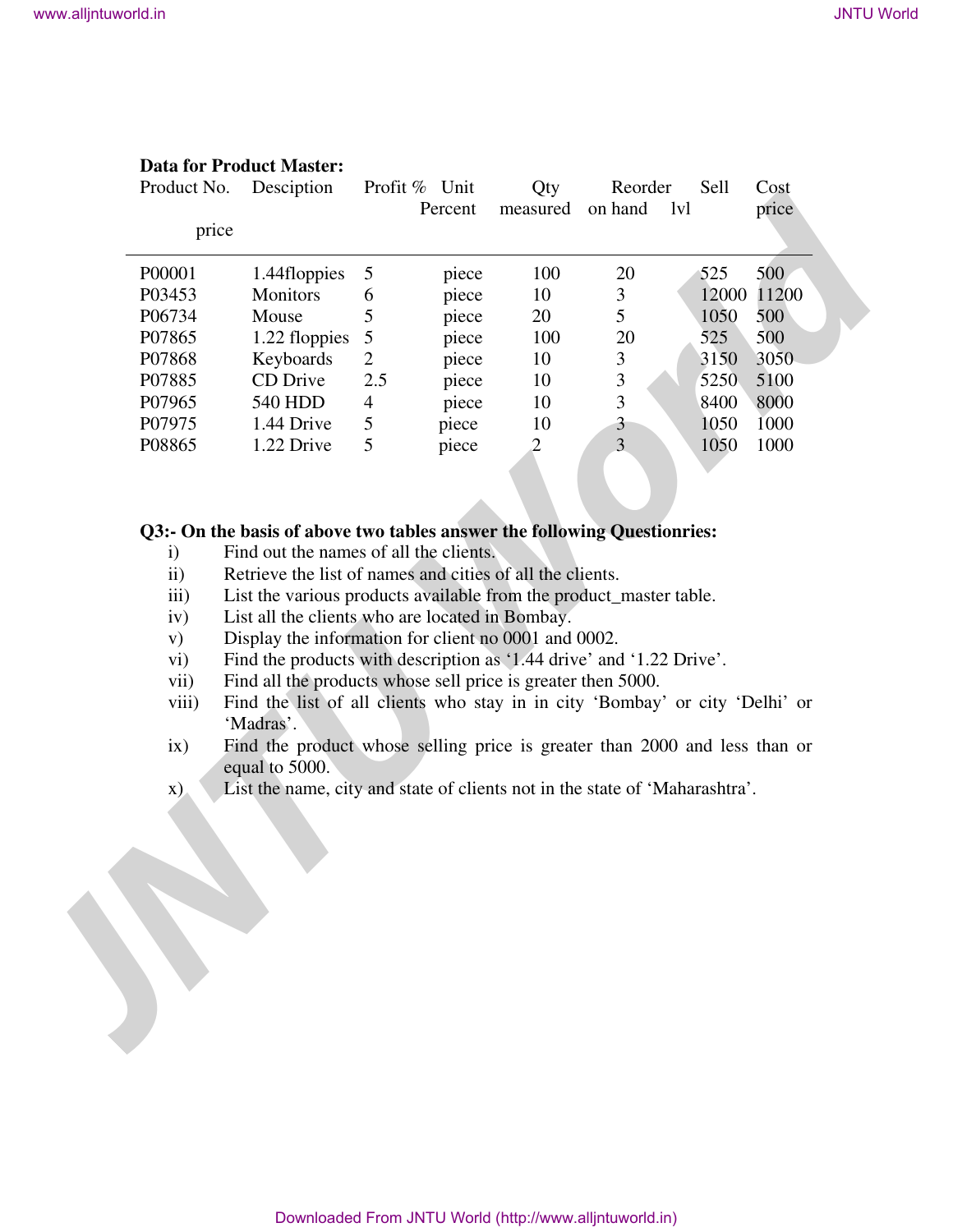# **Theory and Concept Practical #2**

## **Objective:- To Manipulate the Operations on the table.**

DML ( Data Manipulation Language) Data manipulation is

- The retrieval of information stored in the database.
- The insertion of new information into the database.
- The deletion of information from the database.
- The modification of information stored by the appropriate data model. There are basically two types.
- (i) **Procedural DML**:- require a user to specify what data are needed and how to get those data.
- (ii) **Non Procedural DML** : require a user to specify what data are needed without specifying how to get those data.

## **Updating the content of a table:**

In creation situation we may wish to change a value in table without changing all values in the tuple . For this purpose the update statement can be used.

Update table name

Set columnname = expression, columnname =expression…… Where columnname = expression;

## **Deletion Operation:-**

A delete query is expressed in much the same way as Query. We can delete whole tuple ( rows) we can delete values on only particulars attributes. **Theory and Concept (a)**<br> **Theory and Concept (b)**<br> **Practical #2**<br> **Objective-** To Manipulative the Operation and the dialeties.<br>
The retrieved of takeomutical mode of the dialeties.<br>
The fraction of the infermed from the

#### **Deletion of all rows**

**Syntax:**  Delete from tablename :

## **Deletion of specified number of rows Syntax:**

Delete from table name Where search condition ;

## **Computation in expression lists used to select data**

| $+$ | Addition       | - Subtraction         |
|-----|----------------|-----------------------|
| *   | multiplication | ** exponentiation     |
|     | / Division     | () Enclosed operation |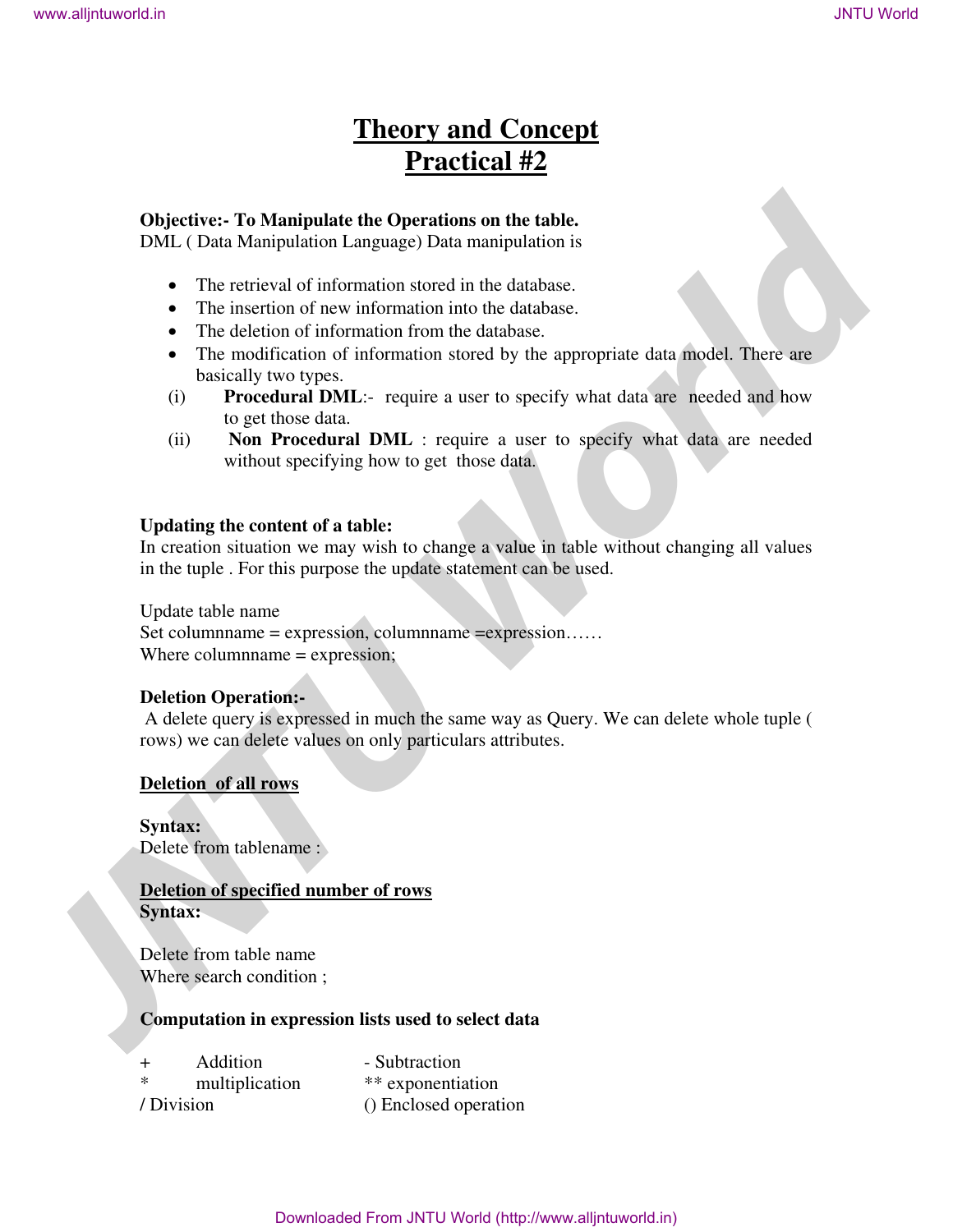Renaming columns used with Expression Lists: - The default output column names can be renamed by the user if required

## **Syntax:**

Select column name result\_columnname, Columnname result columnname, From table name;

## **Logical Operators:**

The logical operators that can be used in SQL sentenced are

| AND | all of must be included   |
|-----|---------------------------|
| OR  | any of may be included    |
| NOT | none of could be included |

**Range Searching:** Between operation is used for range searching.

## **Pattern Searching:**

The most commonly used operation on string is pattern matching using the operation 'like' we describe patterns by using two special characters.

- Percent  $(\%)$ ; the % character matches any substring we consider the following examples.
- 'Perry %' matches any string beginning with perry
- '% idge % matches any string containing' idge as substring.
- ' - ' matches any string exactly three characters.
- $\bullet$  ' - % matches any string of at least of three characters.

## **Oracle functions:**

Functions are used to manipulate data items and return result. function follow the format of function \_name (argument1, argument2 ..) .An arrangement is user defined variable or constant. The structure of function is such that it accepts zero or more arguments. Examples: **Manufacture 1998**<br> **JACON CONTRACTES**<br> **JACON CONTRACT CONTRACTES**<br> **SPECIES**<br> **SPECIES CONTRACT CONTRACTES**<br> **SPECIES CONTRACTES**<br> **SPECIES CONTRACT CONTRACTES**<br> **FORM CONTRACTES**<br> **FORM CONTRACTES**<br> **LOGIES OPERATORS:**<br>

Avg return average value of n

## **Syntax:**

Avg ([distinct/all]n) Min return minimum value of expr.

**Syntax:**  MIN((distinct/all )expr)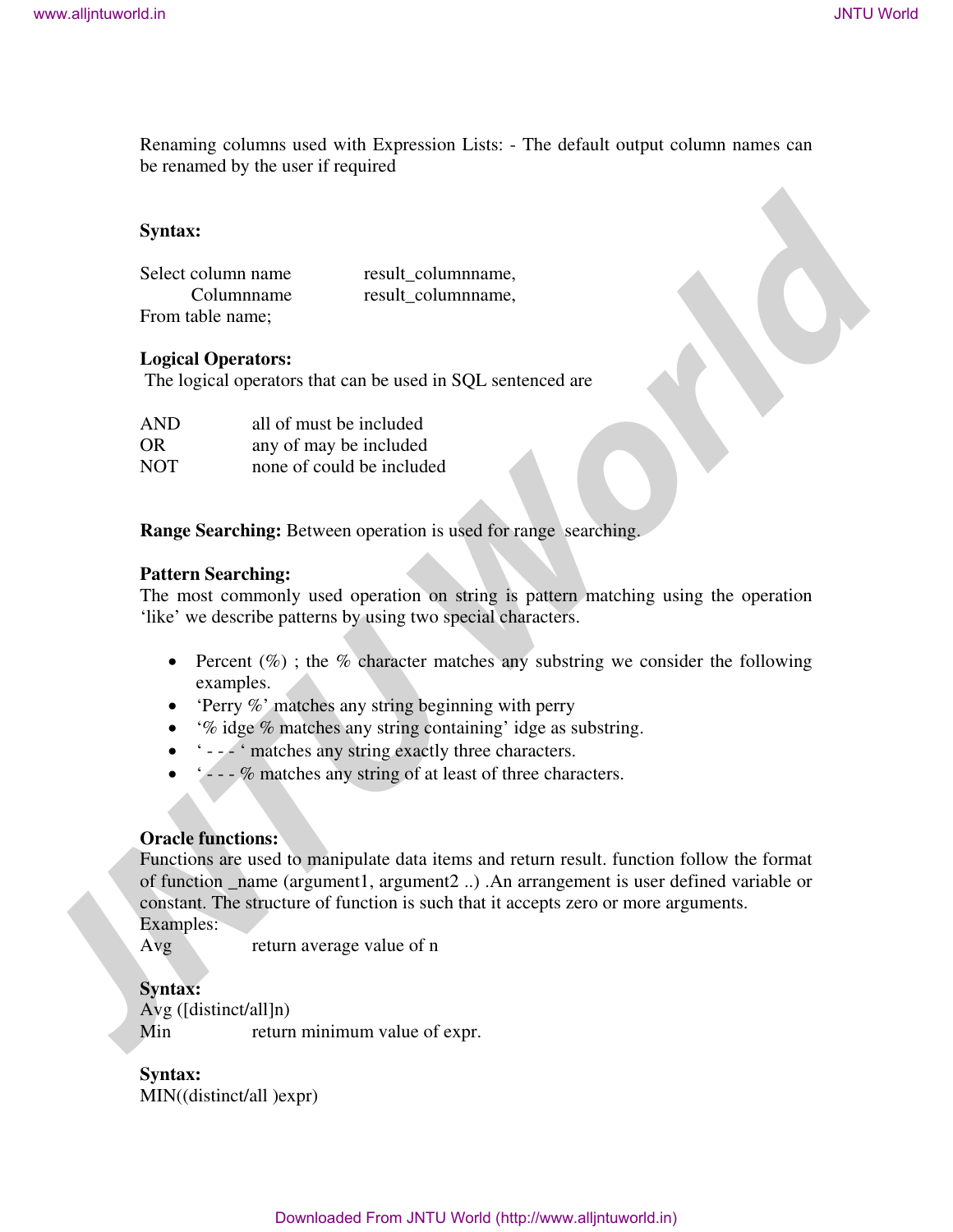Count Returns the no of rows where expr is not null **Syntax:**  Count ([distinct/all)expr]<br>Count (\*) Returns the Returns the no rows in the table, including duplicates and those with nulls. Max Return max value of expr World in the term of the members of the case of the national<br>
Synthetic distinction (English control into the national properties)<br>
Count (<sup>F)</sup> Control materials and the indicated properties)<br>
Count (F) Resume may value of

## **Syntax:**

Max ([distinct/all]expr) Sum Returns sum of values of n

## **Syntax:**

Sum ([distinct/all]n)

## **Sorting of data in table**

## **Syntax:**

 Select columnname, columnname From table Order by columnname;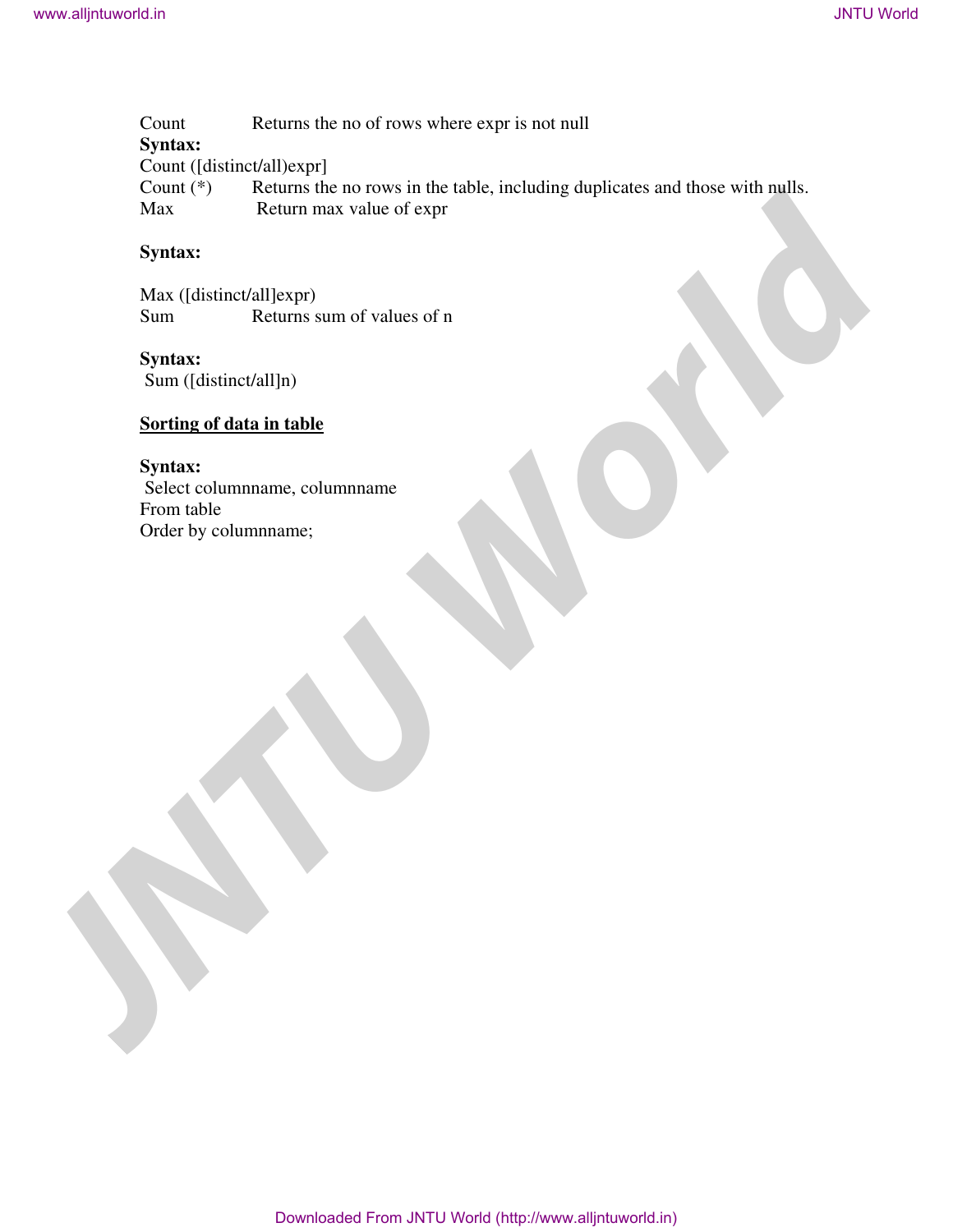## **Assignment No. # 2**

# **Question.1 Using the table client master and product master answer the following Questionnaires. JNTU World**<br> **JNTU World**<br> **JNTU World**<br> **JNTU World**<br> **JNTU World**<br> **JNTU World**<br> **JNTU World**<br> **L** Change from Sulling price of  $\pi$  144 floppy drive to R&1150.00<br> **i.** Deliver the extend with the original world. For t

- i. Change the selling price of '1.44 floppy drive to Rs.1150.00
- ii. Delete the record with client 0001 from the client master table.
- iii. Change the city of client\_no'0005' to Bombay.
- iv. Change the bal\_due of client\_no '0001, to 1000.
- v. Find the products whose selling price is more than 1500 and also find the new selling price as original selling price \*15.
- vi. Find out the clients who stay in a city whose second letter is a.
- vii. Find out the name of all clients having 'a' as the second letter in their names.
- viii. List the products in sorted order of their description.
- ix. Count the total number of orders
- x. Calculate the average price of all the products.
- xi. Calculate the minimum price of products.
- xii. Determine the maximum and minimum prices . Rename the tittle as 'max\_price' and min\_price respectively.
- xiii. Count the number of products having price greater than or equal to 1500.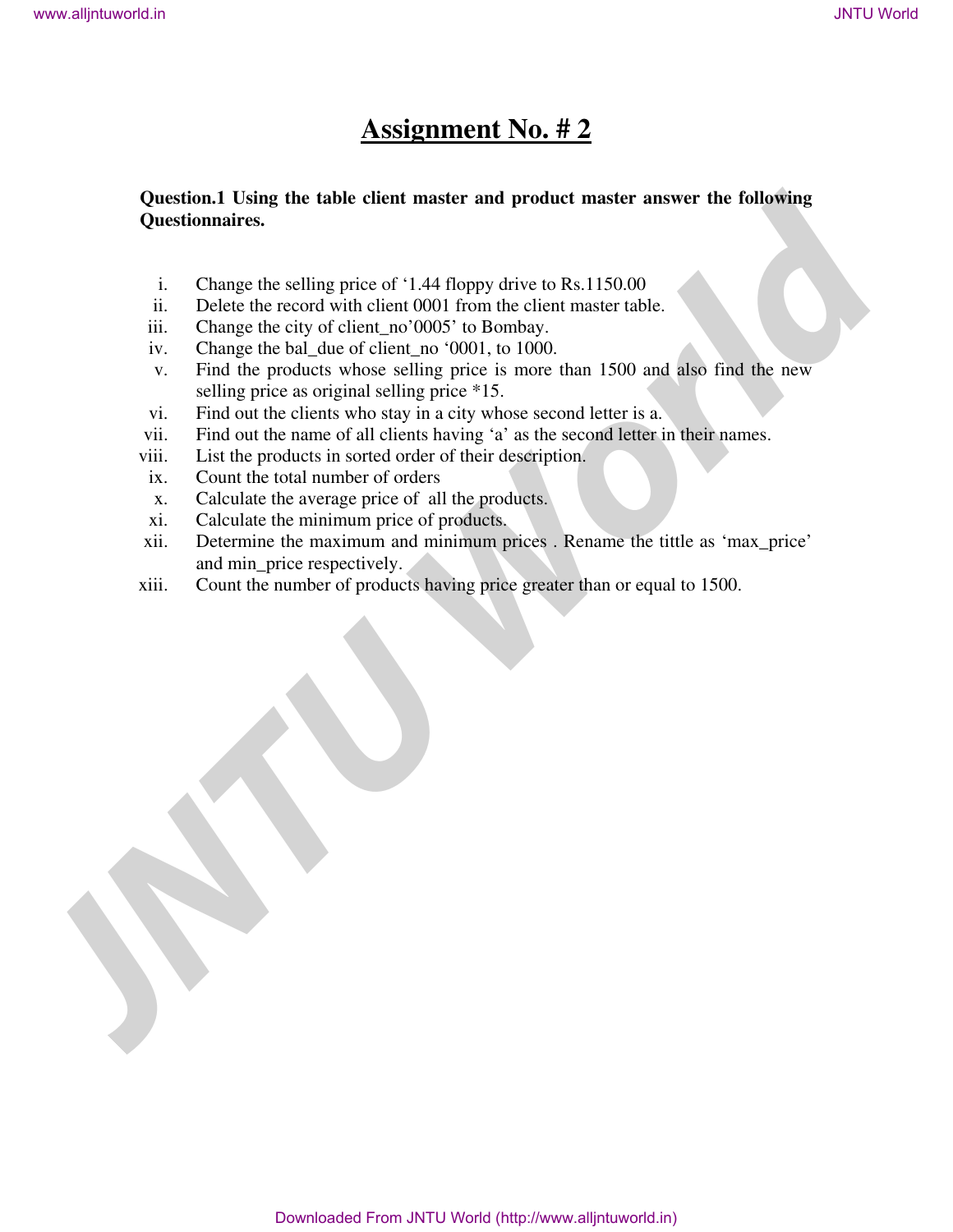# **Theory and Concept Practical #3**

Objective:- To Implement the restrictions on the table.

**Data constraints:** Besides the cell name, cell length and cell data type there are other parameters i.e. other data constrains that can be passed to the DBA at check creation time. The constraints can either be placed at column level or at the table level.

- **i. Column Level Constraints:** If the constraints are defined along with the column definition, it is called a column level constraint.
- **ii. Table Level Constraints:** If the data constraint attached to a specify cell in a table reference the contents of another cell in the table then the user will have to use table level constraints.

**Null Value Concepts:-** while creating tables if a row locks a data value for particular column that value is said to be null . Column of any data types may contain null values unless the column was defined as not null when the table was created

#### **Syntax:**

#### **Create table tablename**

**(**columnname data type (size) not null ……)

**Primary Key:** primary key is one or more columns is a table used to uniquely identity each row in the table. Primary key values must not be null and must be unique across the column. A multicolumn primary key is called composite primary key.

## **Syntax: primary key as a column constraint**

Create table tablename (columnname datatype (size) primary key,….) **Primary key as a table constraint** Create table tablename (columnname datatype (size), columnname datatype( size)… Primary key (columnname,columnname)); **JNEW SET ALL CONSULTER CONSULTER CONSULTER CONSULTER CONSULTER CONSULTER CONSULTER CONSULTER CONSULTER CONSULTER CONSULTER CONSULTER CONSULTER CONSULTER CONSULTER CONSULTER CONSULTER CONSULTER CONSULTER CONSULTER CONSULT** 

**Default value concept: At** the line of cell creation a default value can be assigned to it. When the user is loading a record with values and leaves this cell empty, the DBA will automatically load this cell with the default value specified. The data type of the default value should match the data type of the column

## **Syntax:**

Create table tablename (columnname datatype (size) default value,….);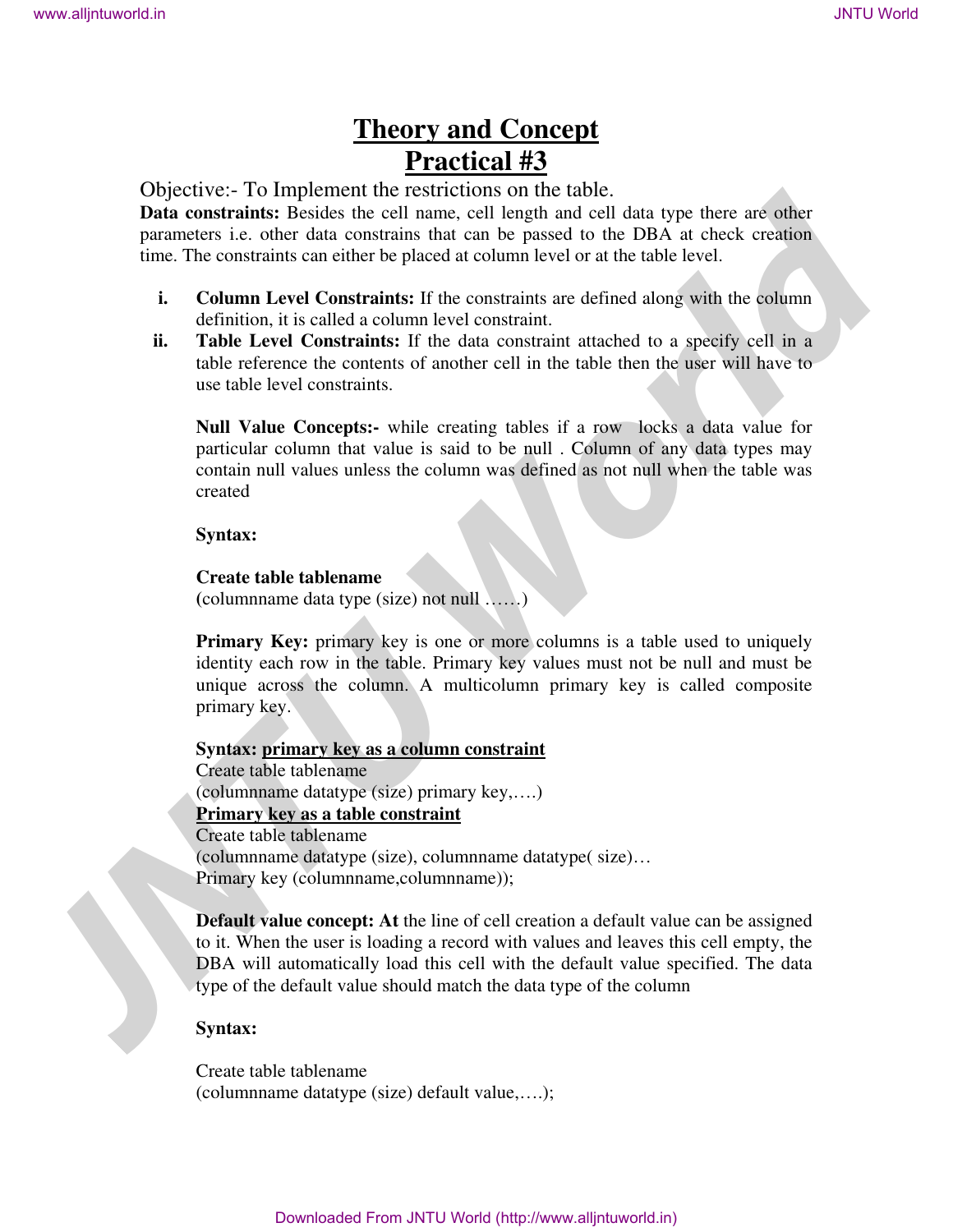## **Syntax :**

## **Foreign key as a table constraint:**

## **Syntax :**

- A check constraints name column of the client\_master so that the name is entered in upper case.
- A check constraint on the client\_no column of the client \_master so that no client\_no value starts with 'c'

## **Syntax:**

## **Question.2 Create the following tables: i. Sales\_master**

| www.alljntuworld.in |                                                                                                          |                                                                                                                                                                                    |             |                                                                                                                                                                                                                                                                                                                                                                                                                     | <b>JNTU World</b> |
|---------------------|----------------------------------------------------------------------------------------------------------|------------------------------------------------------------------------------------------------------------------------------------------------------------------------------------|-------------|---------------------------------------------------------------------------------------------------------------------------------------------------------------------------------------------------------------------------------------------------------------------------------------------------------------------------------------------------------------------------------------------------------------------|-------------------|
|                     |                                                                                                          |                                                                                                                                                                                    |             |                                                                                                                                                                                                                                                                                                                                                                                                                     |                   |
|                     | key table to have meaning.                                                                               | Foreign key as a column constraint                                                                                                                                                 |             | Foreign Key Concept : Foreign key represents relationship between tables. A<br>foreign key is column whose values are derived from the primary key of the same<br>of some other table. the existence of foreign key implies that the table with<br>foreign key is related to the primary key table from which the foreign key is<br>derived .A foreign key must have corresponding primary key value in the primary |                   |
|                     | Syntax :<br>Create table table name                                                                      |                                                                                                                                                                                    |             |                                                                                                                                                                                                                                                                                                                                                                                                                     |                   |
|                     |                                                                                                          | (columnname datatype (size) references another table name);                                                                                                                        |             |                                                                                                                                                                                                                                                                                                                                                                                                                     |                   |
|                     |                                                                                                          |                                                                                                                                                                                    |             |                                                                                                                                                                                                                                                                                                                                                                                                                     |                   |
|                     |                                                                                                          | Foreign key as a table constraint:                                                                                                                                                 |             |                                                                                                                                                                                                                                                                                                                                                                                                                     |                   |
|                     | Syntax :<br>Create table name<br>(columnname datatype (size)<br>primary key (columnname);                | foreign key (columnname) references table name);<br>following are a few examples of appropriate check constraints.<br>entered in upper case.<br>no client no value starts with 'c' |             | Check Integrity Constraints: Use the check constraints when you need to<br>enforce integrity rules that can be evaluated based on a logical expression<br>A check constraints name column of the client_master so that the name is<br>A check constraint on the client_no column of the client _master so that                                                                                                      |                   |
|                     | <b>Syntax:</b>                                                                                           |                                                                                                                                                                                    |             |                                                                                                                                                                                                                                                                                                                                                                                                                     |                   |
|                     | Create table tablename<br>(columnname datatype (size) CONSTRAINT constraintname)<br>Check (expression)); |                                                                                                                                                                                    |             |                                                                                                                                                                                                                                                                                                                                                                                                                     |                   |
|                     |                                                                                                          |                                                                                                                                                                                    |             |                                                                                                                                                                                                                                                                                                                                                                                                                     |                   |
|                     | <b>Question.2 Create the following tables:</b><br>Sales_master<br>i.                                     |                                                                                                                                                                                    |             |                                                                                                                                                                                                                                                                                                                                                                                                                     |                   |
|                     | <b>Columnname</b>                                                                                        | <b>Datatype</b>                                                                                                                                                                    | <b>Size</b> | <b>Attributes</b>                                                                                                                                                                                                                                                                                                                                                                                                   |                   |
|                     | Salesman_no                                                                                              | varchar2                                                                                                                                                                           | 6           | Primary key/first letter                                                                                                                                                                                                                                                                                                                                                                                            |                   |
|                     |                                                                                                          |                                                                                                                                                                                    |             | must start with 's'                                                                                                                                                                                                                                                                                                                                                                                                 |                   |
|                     | Sal_name<br>Address                                                                                      | varchar2<br>varchar2                                                                                                                                                               | 20          | Not null<br>Not null                                                                                                                                                                                                                                                                                                                                                                                                |                   |
|                     | City                                                                                                     | varchar2                                                                                                                                                                           | 20          |                                                                                                                                                                                                                                                                                                                                                                                                                     |                   |
|                     | <b>State</b>                                                                                             | varchar2                                                                                                                                                                           | 20          |                                                                                                                                                                                                                                                                                                                                                                                                                     |                   |
|                     | Pincode                                                                                                  | Number                                                                                                                                                                             | 6           |                                                                                                                                                                                                                                                                                                                                                                                                                     |                   |
|                     | Sal_amt                                                                                                  | Number                                                                                                                                                                             | 8,2         | Not null, cannot be 0                                                                                                                                                                                                                                                                                                                                                                                               |                   |
|                     |                                                                                                          |                                                                                                                                                                                    |             |                                                                                                                                                                                                                                                                                                                                                                                                                     |                   |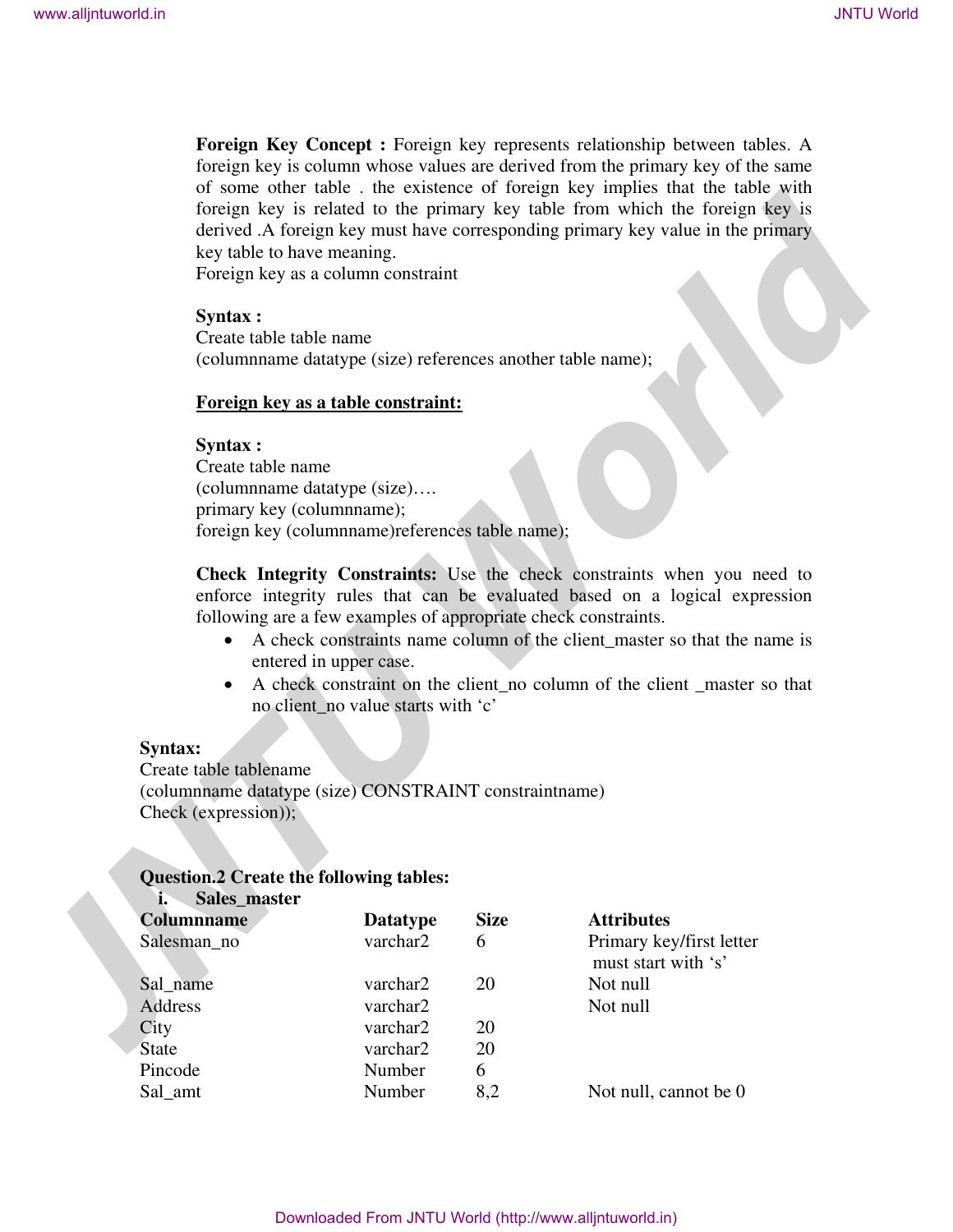| $Tgt_to\_get$  | Number   | 6.2 | Not null, cannot be 0 |
|----------------|----------|-----|-----------------------|
| Ytd sales      | Number   | 6.2 | Not null, cannot be 0 |
| <b>Remarks</b> | Varchar2 | 30  |                       |

## **ii. Sales\_order**

| Tgt_to_get<br>Ytd_sales<br>Remarks      | Number<br>Number<br>Varchar2 |              | 6,2<br>6,2<br>30                    | Not null, cannot be 0<br>Not null, cannot be 0                    |
|-----------------------------------------|------------------------------|--------------|-------------------------------------|-------------------------------------------------------------------|
| ii.<br>Sales_order<br><b>Columnname</b> | <b>Datatype</b>              | <b>Size</b>  |                                     | <b>Attributes</b>                                                 |
| S_order_no                              | varchar2                     | 6            |                                     | Primary/first letter must be 0                                    |
| S_order_date                            | Date                         | 6            |                                     | Primary key reference clientno<br>of client_master table          |
| Client_no                               | Varchar2                     | 25           |                                     |                                                                   |
| Dely_add                                | Varchar2                     | 6            |                                     |                                                                   |
| Salesman_no                             | Varchar2                     | 6            |                                     | Foreign key references<br>salesman_no of<br>salesman_master table |
| Dely_type                               | Char                         | $\mathbf{1}$ |                                     | Delivery part(p)/full(f), default f                               |
| Billed_yn                               | Char                         | $\mathbf{1}$ |                                     |                                                                   |
| Dely_date                               | Date                         |              | Can not be lessthan<br>s_order_date |                                                                   |
| Order_status                            | Varchar2                     | 10           |                                     | Values ('in<br>process';'fulfilled';back                          |
|                                         |                              |              |                                     | order';'canceled                                                  |
| I. Sales_order_details<br>Column        | <b>Datatype</b>              |              | <b>Size</b>                         | <b>Attributes</b>                                                 |
| S_order_no                              | Varchar2                     |              | 6                                   | key references<br>s_order_no of<br>sales_order                    |
| Product_no                              | Varchar2                     |              | 6                                   | key references<br>product_no of<br>product_master                 |
| Qty_order                               | Number                       |              | 8                                   | Primary key/foreign<br>Primary key/foreign                        |
| Qty_disp                                | Number                       |              | 8                                   |                                                                   |

| . .          | $5a$ ies $01$ uel $0e$ talls |             |                     |  |  |  |  |  |
|--------------|------------------------------|-------------|---------------------|--|--|--|--|--|
| Column       | <b>Datatype</b>              | <b>Size</b> | <b>Attributes</b>   |  |  |  |  |  |
|              |                              |             |                     |  |  |  |  |  |
| S_order_no   | Varchar2                     | 6           | Primary key/foreign |  |  |  |  |  |
|              |                              |             | key references      |  |  |  |  |  |
|              |                              |             | s_order_no of       |  |  |  |  |  |
|              |                              |             | sales_order         |  |  |  |  |  |
| Product_no   | Varchar2                     | 6           | Primary key/foreign |  |  |  |  |  |
|              |                              |             | key references      |  |  |  |  |  |
|              |                              |             | product_no of       |  |  |  |  |  |
|              |                              |             | product_master      |  |  |  |  |  |
| Qty_order    | Number                       | 8           |                     |  |  |  |  |  |
| $2$ ty_disp  | Number                       | 8           |                     |  |  |  |  |  |
| Product rate | Number                       | 10,2        |                     |  |  |  |  |  |

## **I. Sales\_order\_details**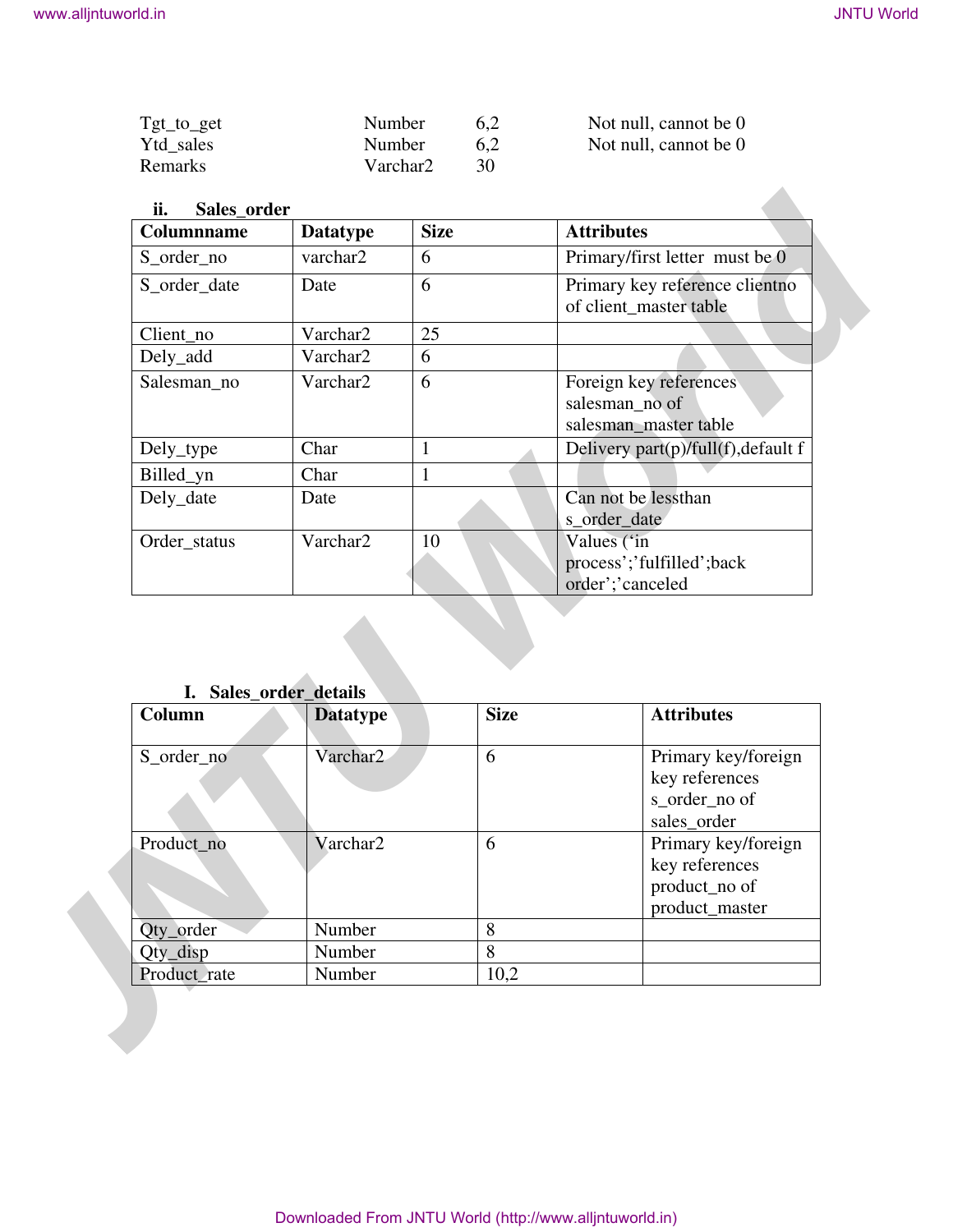| Salesman               | <b>Salesman</b> | <b>Address</b>         | <b>City</b>       | Pin    | <b>State</b> | <b>Salamt</b> | Tgt_to_get | Ytd          | Rem  |
|------------------------|-----------------|------------------------|-------------------|--------|--------------|---------------|------------|--------------|------|
| $\mathbf{n}\mathbf{o}$ | name            |                        |                   | code   |              |               |            | <b>Sales</b> |      |
| 500001                 | Kiran           | A/14<br>worli          | <b>Bom</b><br>bay | 400002 | Mah          | 3000          | 100        | 50           | Goo  |
| 500002                 | Manish          | 65, narim<br>an        | Bom<br>bay        | 400001 | Mah          | 3000          | 200        | 100          | Good |
| 500003                 | Ravi            | $P-7$<br><b>Bandra</b> | Bom<br>bay        | 400032 | Mah          | 3000          | 200        | 100          | Goo  |
| 500004                 | Ashish          | A/5<br>Juhu            | Bom<br>bay        | 400044 | Mah          | 3500          | 200        | 150          | Goo  |

## **Data for sales\_man master table**

## (ii)

## **Data for salesorder table:**

|                                     |                                           | Data for sales_man master table |                          |                           |                         |       |               |                  |             |                     |
|-------------------------------------|-------------------------------------------|---------------------------------|--------------------------|---------------------------|-------------------------|-------|---------------|------------------|-------------|---------------------|
| Salesman_<br>$\mathbf{n}\mathbf{o}$ | <b>Salesman</b><br>name                   | <b>Address</b>                  | <b>City</b>              | Pin<br>code               | <b>State</b>            |       | <b>Salamt</b> | Tgt_to_get       |             | Ytd<br><b>Sales</b> |
| 500001                              | Kiran                                     | A/14                            | <b>Bom</b>               | 400002                    | Mah                     |       | 3000          | 100              |             | 50                  |
| 500002                              | Manish                                    | worli<br>65, narim              | bay<br><b>Bom</b>        | 400001                    | Mah                     |       | 3000          | 200              |             | 100                 |
| 500003                              | Ravi                                      | an<br>$P-7$                     | bay<br><b>Bom</b>        | 400032                    | Mah                     |       | 3000          | 200              |             |                     |
| 500004                              | Ashish                                    | <b>Bandra</b><br>A/5<br>Juhu    | bay<br><b>Bom</b><br>bay | 400044                    | Mah                     |       | 3500          | 200              |             |                     |
| (ii)<br>S_orderno                   | Data for salesorder table:<br>S_orderdate |                                 | Client no                | Dely<br>type              | Bill<br>yn              |       | Salesman no   | Delay<br>date    | Orderstatus |                     |
| 019001                              | $12$ -jan-96                              |                                 | 0001                     | $\mathbf F$               | $\overline{\mathbf{N}}$ | 50001 |               | $20$ -jan-       | Ip          |                     |
|                                     |                                           |                                 |                          |                           |                         |       |               | 96               |             |                     |
| 019002                              | $25$ -jan-96                              |                                 | 0002                     | P <sub>1</sub>            | ${\bf N}$               | 50002 |               | $27$ -jan-<br>96 | $\mathbf C$ |                     |
| 016865                              | 18-feb-96                                 |                                 | 0003                     | F                         | Y                       |       | 500003        | $20$ -feb-<br>96 | $\mathbf F$ |                     |
| 019003                              | 03-apr-96                                 |                                 | 0001                     | $\boldsymbol{\mathrm{F}}$ | $\mathbf Y$             |       | 500001        | $07$ -apr-       | $\mathbf F$ |                     |
| 046866                              | 20-may-96                                 |                                 | 0004                     | $\, {\bf P}$              | ${\bf N}$               |       | 500002        | 96<br>$22 -$     | $\mathbf C$ |                     |
| 010008                              | 24-may-96                                 |                                 | 0005                     | $\mathbf F$               | ${\bf N}$               |       | 500004        | may-96<br>$26 -$ | Ip          |                     |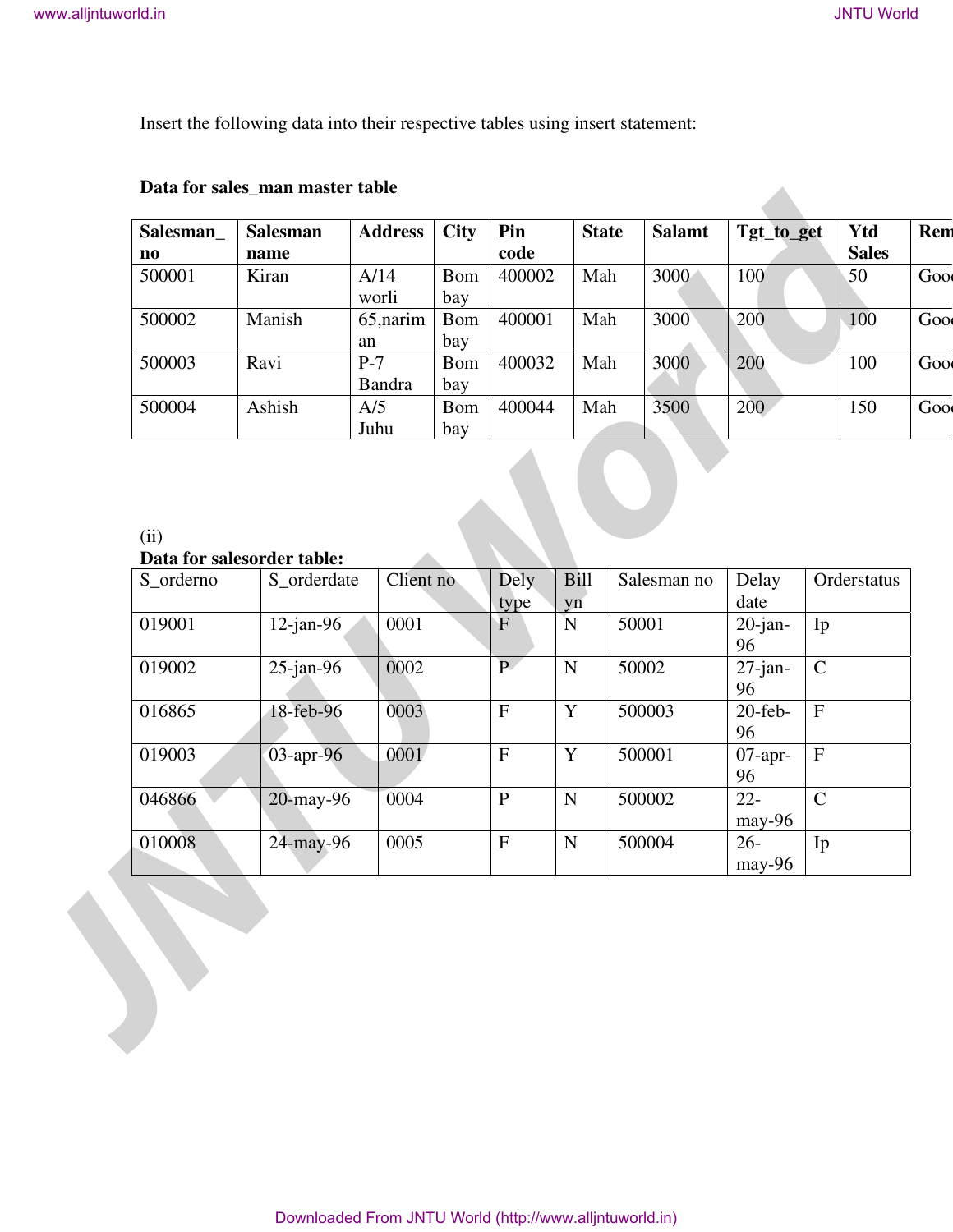| (iii)                               |  |  |
|-------------------------------------|--|--|
| Data for sales order details table: |  |  |

| 019001<br>P00001<br>$\overline{4}$<br>525<br>$\overline{4}$<br>$\sqrt{2}$<br>8400<br>019001<br>P07965<br>$\mathbf{1}$<br>$\overline{2}$<br>P07885<br>$\mathbf 1$<br>5250<br>019001<br>$10\,$<br>525<br>019002<br>P00001<br>$\boldsymbol{0}$<br>$\overline{\mathbf{3}}$<br>$\mathfrak{Z}$<br>046865<br>P07868<br>3150<br>$10\,$<br>5250<br>046865<br>P07885<br>$10\,$<br>$\overline{\phantom{a}}$<br>019003<br>P00001<br>1050<br>$\overline{4}$<br>$\overline{4}$<br>$\overline{2}$<br>$\overline{2}$<br>019003<br>1050<br>P03453<br>046866<br>P06734<br>12000<br>$\mathbf{1}$<br>$\mathbf{1}$<br>P07965<br>$\boldsymbol{0}$<br>8400<br>046866<br>$\mathbf{1}$<br>P07975<br>$\overline{0}$<br>010008<br>1050<br>$\mathbf{1}$<br>$\overline{5}$<br>525<br>010008<br>P00001<br>10 <sup>7</sup> |  |
|---------------------------------------------------------------------------------------------------------------------------------------------------------------------------------------------------------------------------------------------------------------------------------------------------------------------------------------------------------------------------------------------------------------------------------------------------------------------------------------------------------------------------------------------------------------------------------------------------------------------------------------------------------------------------------------------------------------------------------------------------------------------------------------------|--|
|                                                                                                                                                                                                                                                                                                                                                                                                                                                                                                                                                                                                                                                                                                                                                                                             |  |
|                                                                                                                                                                                                                                                                                                                                                                                                                                                                                                                                                                                                                                                                                                                                                                                             |  |
|                                                                                                                                                                                                                                                                                                                                                                                                                                                                                                                                                                                                                                                                                                                                                                                             |  |
|                                                                                                                                                                                                                                                                                                                                                                                                                                                                                                                                                                                                                                                                                                                                                                                             |  |
|                                                                                                                                                                                                                                                                                                                                                                                                                                                                                                                                                                                                                                                                                                                                                                                             |  |
|                                                                                                                                                                                                                                                                                                                                                                                                                                                                                                                                                                                                                                                                                                                                                                                             |  |
|                                                                                                                                                                                                                                                                                                                                                                                                                                                                                                                                                                                                                                                                                                                                                                                             |  |
|                                                                                                                                                                                                                                                                                                                                                                                                                                                                                                                                                                                                                                                                                                                                                                                             |  |
|                                                                                                                                                                                                                                                                                                                                                                                                                                                                                                                                                                                                                                                                                                                                                                                             |  |
|                                                                                                                                                                                                                                                                                                                                                                                                                                                                                                                                                                                                                                                                                                                                                                                             |  |
|                                                                                                                                                                                                                                                                                                                                                                                                                                                                                                                                                                                                                                                                                                                                                                                             |  |
|                                                                                                                                                                                                                                                                                                                                                                                                                                                                                                                                                                                                                                                                                                                                                                                             |  |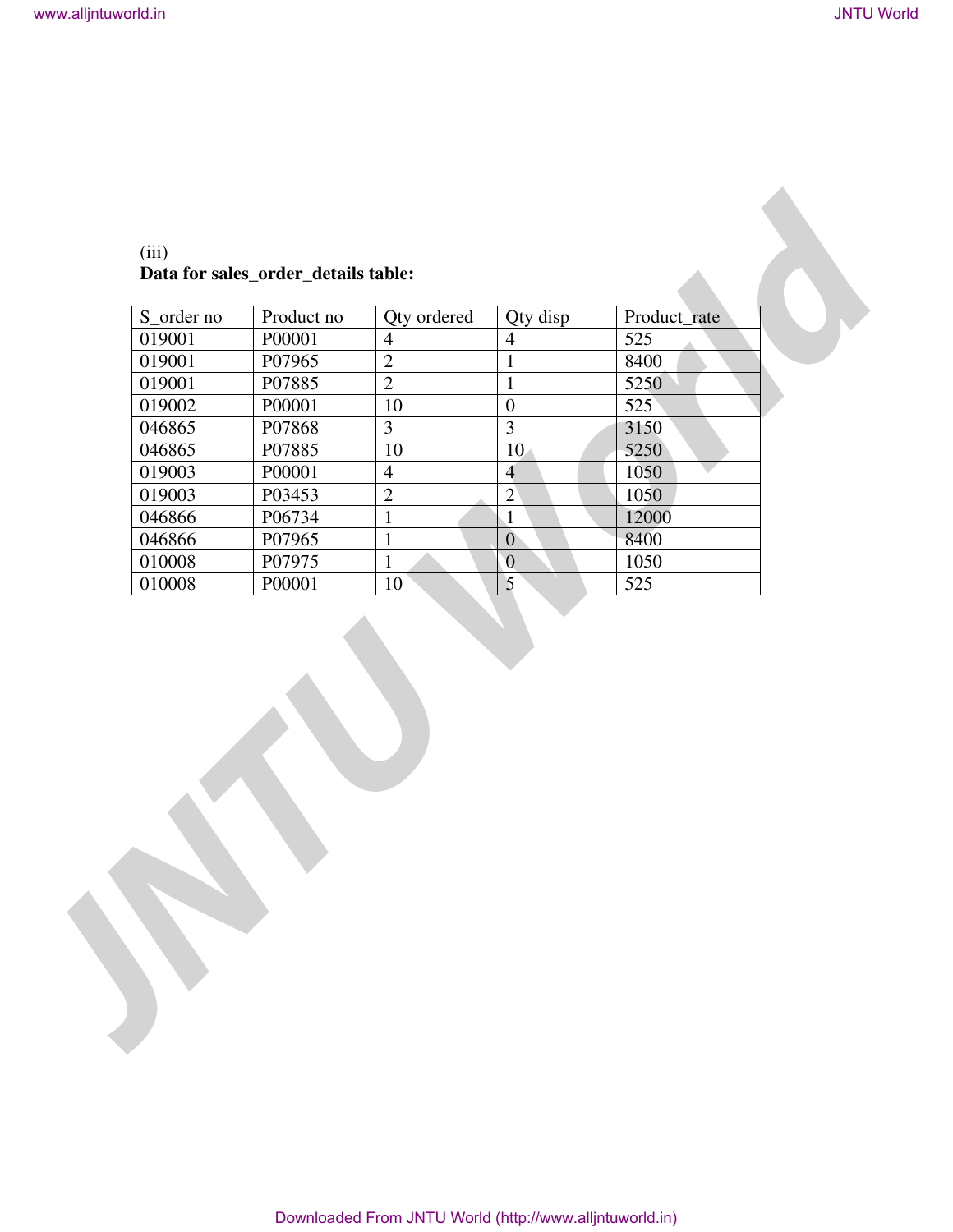# **Theory and Concept Practical .4**

## **Objective:- To Implement the structure of the table**

**Modifying the Structure of Tables**- Alter table command is used to changing the structure of a table. Using the alter table clause you cannot perform the following tasks:

- (i) change the name of table
- (ii) change the name of column
- (iii) drop a column
- (iv) decrease the size of a table if table data exists.

The following tasks you can perform through alter table command.

(i) **Adding new columns**:

Syntax ALTER TABLE tablename ADD (newcolumnname newdatatype (size));

## **(ii) Modifying existing table** Syntax: ALTER TABLE tablename MODIFY (newcolumnname newdatatype (size));

*NOTE***:** Oracle not allow constraints defined using the alter table, if the data in the table, violates such constraints.

**Removing/Deleting Tables**- Following command is used for removing or deleting a table.

> Syntax: DROP TABLE tablename:

Defining Integrity constraints in the ALTER TABLE command-

You can also define integrity constraints using the constraint clause in the ALTER TABLE command. The following examples show the definitions of several integrity constraints. **THEOTY AND CONTRAINSTER CONTRAINSTER (SUIT) THEOTHER CONTRAINSTER (SUIT) THEOTHER CONTRAINSTER (SUIT) THEOTHER CONTRAINSTEAD CONTRAINSTEAD CONTRAINSTEAD CONTRAINSTEAD CONTRAINSTEAD CONTRAINSTEAD CONTRAINSTEAD CONTRAINSTEA** 

## (1) **Add PRIMARY KEY**-

Syntax: ALTER TABLE tablename ADD PRIMARY KEY (columnname);

(2) **Add FOREIGN KEY**-Syntax: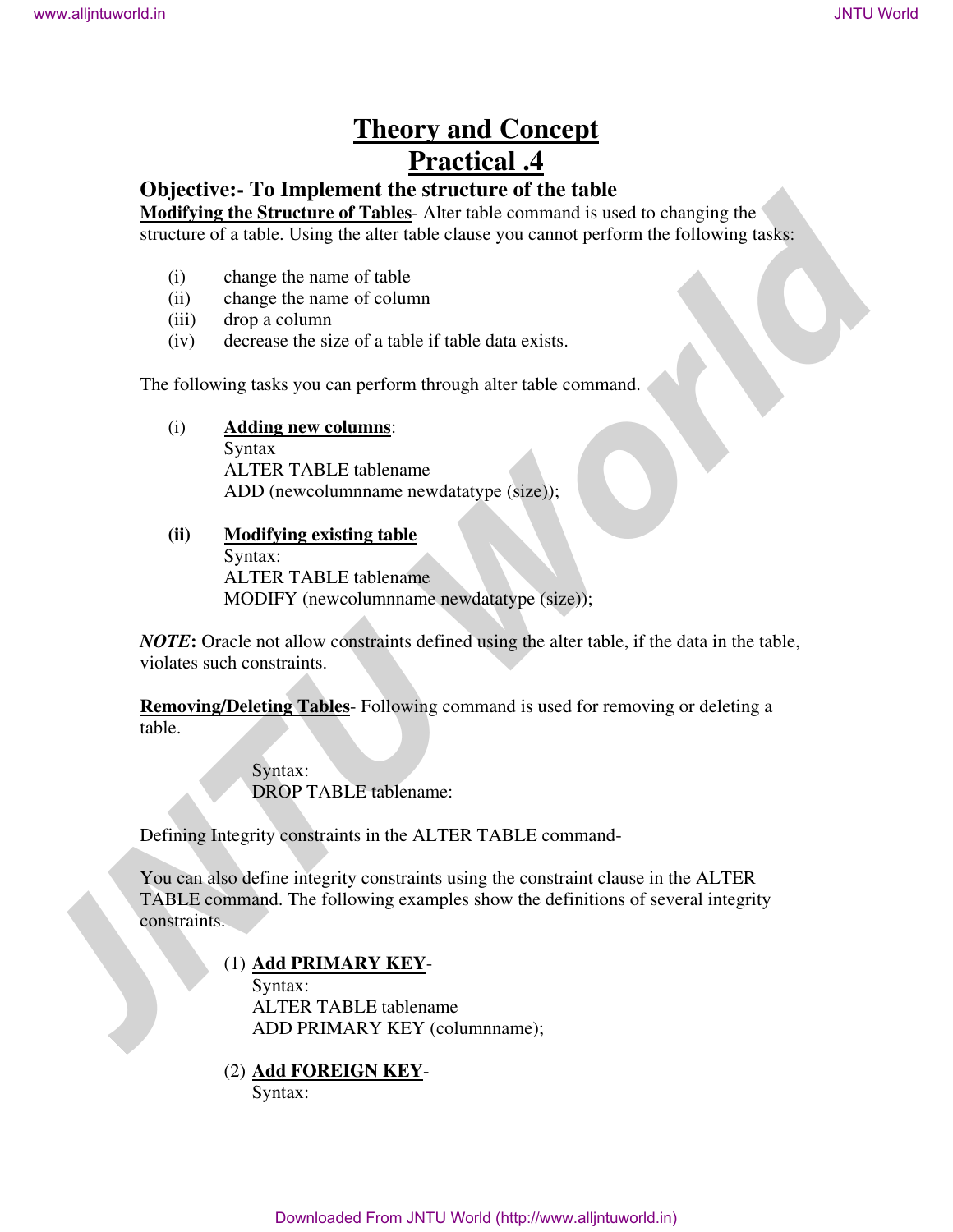ALTER TABLE tablename ADD CONSTRAINT constraintname FOREIGN KEY(columnname) REFERENCES tablename; Dropping integrity constraints in the ALTER TABLE command:

You can drop an integrity constraint if the rule that if enforces is no longer true or if the constraint is no longer needed. Drop the constraint using the ALTER TABLE command with the DROP clause. The following examples illustrate the dropping of integrity constraints. MTHK TAHLE Eublemann<br>
ADD CONSTRAINT constrainance<br> **JNTU CONSTRAINT CONSTRAINT CONSTRAINT CONSTRAINT CONSTRAINT CONSTRAINT CONSTRAINT CONSTRAINT CONSTRAINT CONSTRAINT CONSTRAINT CONSTRAINT CONSTRAINT CONSTRAINT CONSTRAINT** 

## (1) **DROP the PRIMARY KEY**-

Syntax: ALTER TABLE tablename DROP PRIMARY KEY

## (2) **DROP FOREIGN KEY**-

Syntax: ALTER TABLE tablename DROP CONSTRAINT constraintname;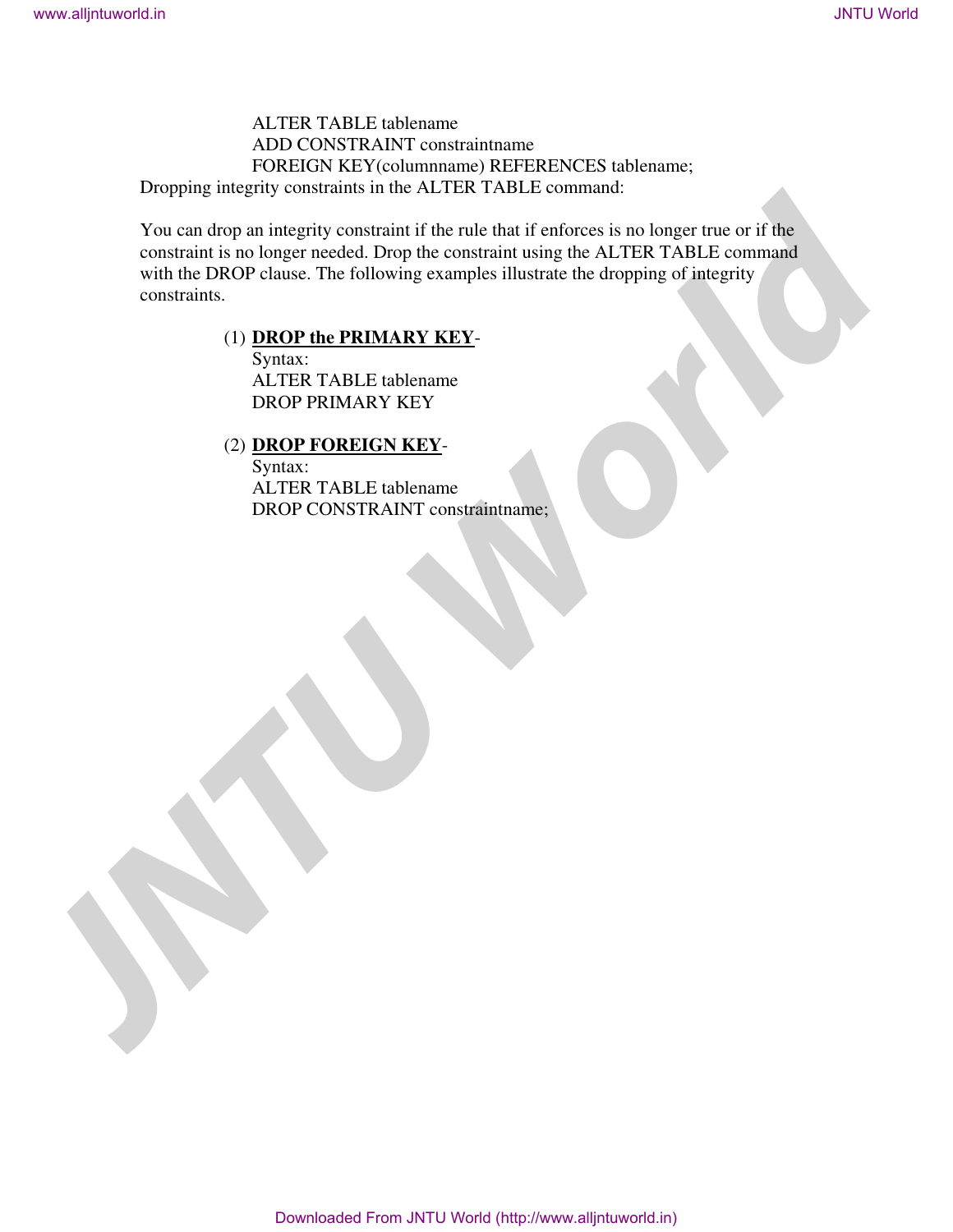# **Assignment No.4**

Question 1. Create the following tables:

|                   | <b>Challan_Header</b><br><b>Column name</b> | data type                                               | size         | <b>Attributes</b>                                                                         |
|-------------------|---------------------------------------------|---------------------------------------------------------|--------------|-------------------------------------------------------------------------------------------|
| Challan_no        |                                             | varchar2                                                | 6            | Primary key                                                                               |
| s_order_no        |                                             | varchar2                                                | 6            | Foreign key references s_order_no of                                                      |
|                   |                                             |                                                         |              | sales_order table                                                                         |
|                   | challan_date                                | date                                                    |              | not null                                                                                  |
| billed_yn         |                                             | char                                                    | $\mathbf{1}$ | values ('Y','N'). Default 'N'                                                             |
|                   | <b>Table Name: Challan_Details</b>          |                                                         |              |                                                                                           |
|                   | <b>Column name</b>                          | data type                                               | size         | <b>Attributes</b>                                                                         |
| Challan_no        |                                             | varchar2                                                | 6            | Primary key/Foreign key references                                                        |
|                   |                                             |                                                         |              | Product_no of product_master                                                              |
| Qty_disp          |                                             | number                                                  | 4,2          | not null                                                                                  |
|                   |                                             |                                                         |              |                                                                                           |
|                   |                                             |                                                         |              | Q2. Insert the following values into the challan header and challan_details tables:       |
| (i)               | <b>Challan No</b>                           | <b>S_order No</b>                                       |              | <b>Challan Date Billed</b>                                                                |
|                   | CH9001                                      | 019001                                                  | 12-DEC-95    | Y                                                                                         |
|                   | CH865                                       | 046865                                                  | 12-NOV-95    | Y                                                                                         |
|                   | CH3965                                      | 010008                                                  | 12-OCT-95    | Y                                                                                         |
|                   | Data for challan_details table              |                                                         |              |                                                                                           |
| <b>Challan No</b> |                                             | <b>Product No</b>                                       |              | <b>Qty Disp</b>                                                                           |
| CH9001            |                                             | P00001                                                  |              | 4                                                                                         |
| CH9001            |                                             | P07965                                                  |              |                                                                                           |
| <b>CH9001</b>     |                                             | P07885                                                  |              |                                                                                           |
| CH6865            |                                             | P07868                                                  |              | 3                                                                                         |
| CH6865            |                                             | P03453                                                  |              | $\overline{4}$                                                                            |
|                   |                                             | P00001                                                  |              | 10                                                                                        |
| CH6865            |                                             |                                                         |              | 5                                                                                         |
| CH3965            |                                             | P00001                                                  |              |                                                                                           |
| CH3965            |                                             | P07975                                                  |              | $\overline{2}$                                                                            |
|                   |                                             | <b>Objective – Answer the following Questionries</b>    |              |                                                                                           |
|                   |                                             |                                                         |              |                                                                                           |
|                   |                                             | Q1. Make the primary key to client_no in client_master. |              |                                                                                           |
|                   |                                             |                                                         |              | Q2. Add a new column phone_no in the client_master table.                                 |
|                   |                                             |                                                         |              | Q3. Add the not null constraint in the product_master table with the columns description, |

|  | (i) | Challan No |  | S_order No Challan Date Billed |
|--|-----|------------|--|--------------------------------|
|--|-----|------------|--|--------------------------------|

| CH9001 | 019001 | 12-DEC-95   | Y |
|--------|--------|-------------|---|
| CH865  | 046865 | $12-NOV-95$ |   |
| CH3965 | 010008 | 12-OCT-95   |   |

| <b>Challan No</b> | <b>Product No</b> | <b>Qty Disp</b> |
|-------------------|-------------------|-----------------|
| CH9001            | P00001            | 4               |
| CH9001            | P07965            |                 |
| <b>CH9001</b>     | P07885            |                 |
| CH6865            | P07868            | 3               |
| CH6865            | P03453            | 4               |
| CH6865            | P00001            | 10              |
| CH3965            | P00001            | 5               |
| CH3965            | P07975            | 2               |
| $- - -$           |                   |                 |

Q5. Select product\_no, description where profit percent is between 20 and 30 both inclusive.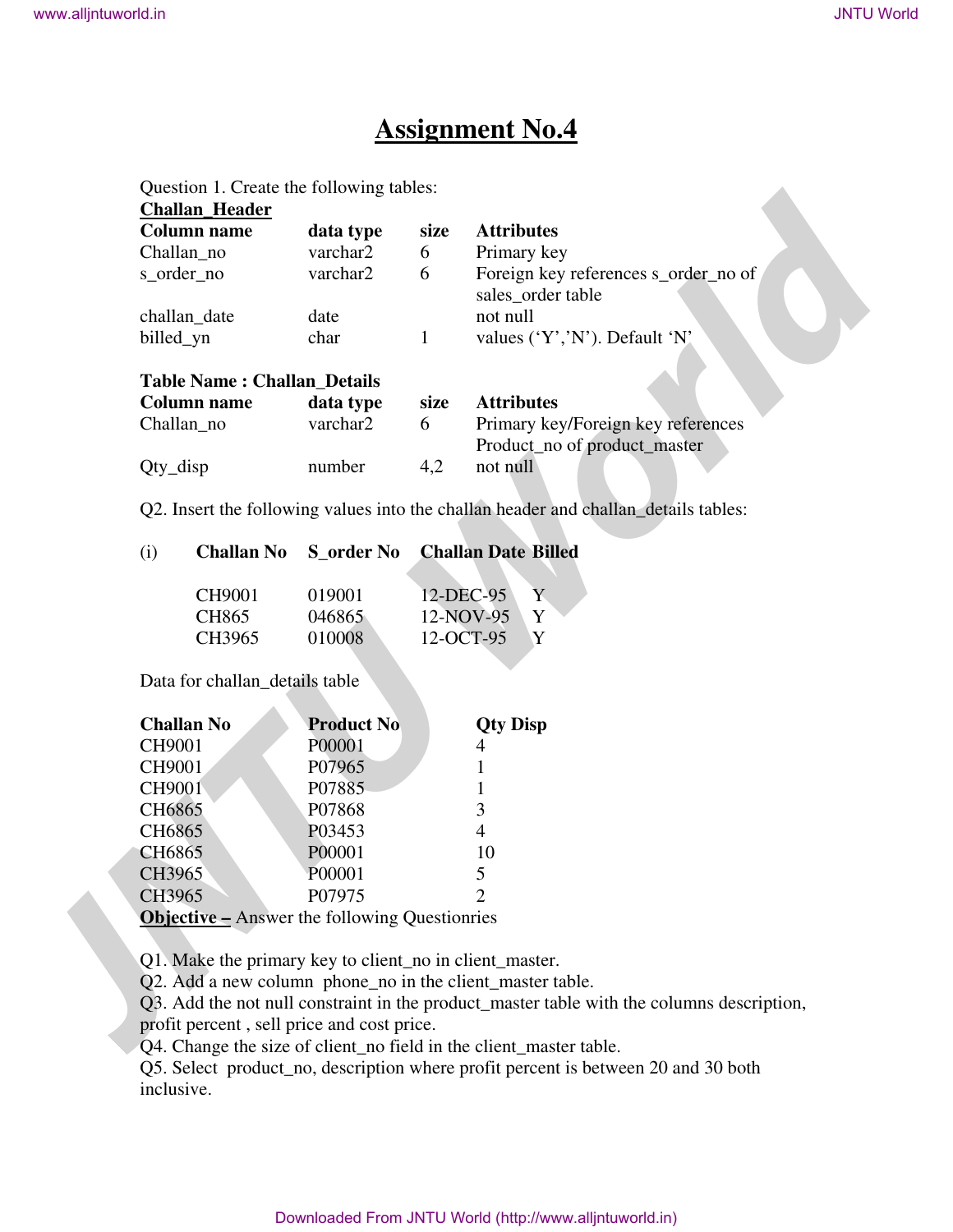# **Theory & Concept Practical #5**

## **Objective:- To implement the concept of Joins**

**Joint Multiple Table (Equi Join):** Some times we require to treat more than one table as though manipulate data from all the tables as though the tables were not separate object but one single entity. To achieve this we have to join tables.Tables are joined on column that have dame data type and data with in tables. **Theory & Concept**<br> **Practical #5**<br> **Dijective:** To implement the concept of Joins<br> **John Manipeline Can John Solicity Conce** into swaps to once a more than one did so<br>
broad in angle main data (not all the tables as thoug

The tables that have to be joined are specified in the FROM clause and the joining attributes in the WHERE clause.

#### **Algorithm for JOIN in SQL:**

- **1.** Cartesian product of tables (specified in the FROM clause)
- **2.** Selection of rows that match (predicate in the WHERE clause)
- **3.** Project column specified in the SELECT clause.

#### **1. Cartesian product:-**

Consider two table student and course Select B.\*,P.\* FROM student B, course P;

## **2. INNER JOIN:**

Cartesian product followed by selection Select B.\*,P.\* FROM student B, Course P WHERE B.course # P.course # ;

## **3. LEFT OUTER JOIN:**

LEFT OUTER JOIN = Cartesian product  $+$  selection but include rows from the left table which are unmatched pat nulls in the values of attributes belonging to th e second table

Exam:

Select B.\*,P\* FROM student B left join course p ON B.course # P.course #;

## **4. RIGHT OUTER JOIN:**

RIGHT OUTER JOIN = Cartesian product + selection but include rows from right table which are unmatched

Exam: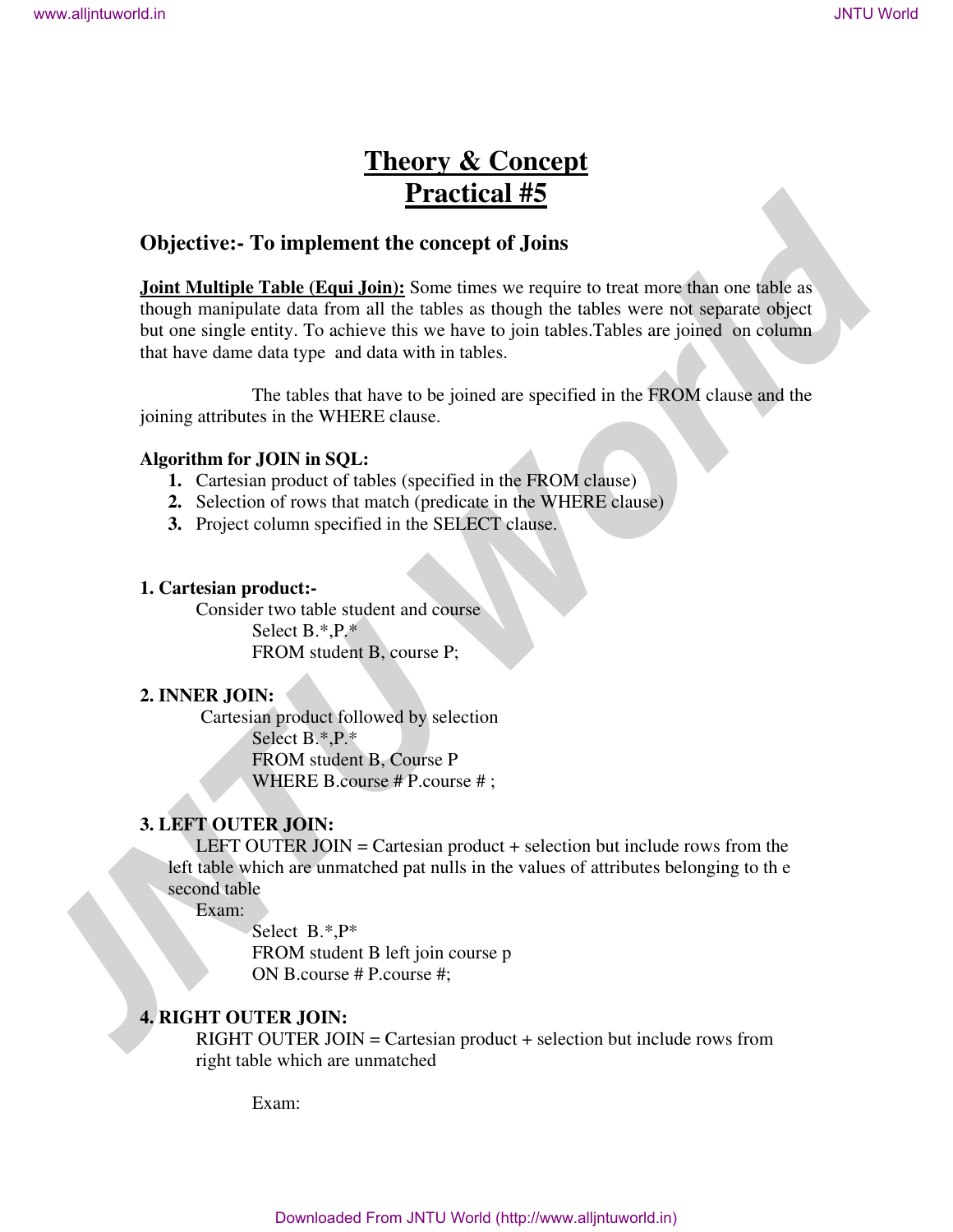Select B.\*,P.\* From student B RIGHT JOIN course P B.course# = P course #;

## **5. FULL OUTER JOIN**

 Exam Select B.\*,P.\* From student B FULL JOIN course P On B.course  $# = P$  course  $#$ ;

## **ASSIGNMENT NO. 5**

**OBJECTIVE:** Answer the following Queries:

- 1. Find out the product which has been sold to 'Ivan Sayross.'
- 2. Find out the product and their quantities that will have do delivered.
- 3. Find the product\_no and description of moving products.
- 4. Find out the names of clients who have purchased 'CD DRIVE'
- 5. List the product\_no and s\_order\_no of customers haaving qty ordered less than 5 from the order details table for the product "1.44 floppies".
- 6. Find the products and their quantities for the orders placed by 'Vandan Saitwal ' and "Ivan Bayross".
- 7. Find the products and their quantities for the orders placed by client\_no " C00001" and "C00002"
- 8. Find the order No,, Client No and salesman No. where a client has been received by more than one salesman. **Select H.<sup>2</sup>1<sup>2</sup><br>
Jacobuse B RIGHT JOIN course P**<br> **JACOTER JOIN**<br> **JACOTER JOIN**<br> **JACOTER JOIN**<br> **JACOTER JOIN**<br> **SENCE IS**  ${}^{\text{F}}$ P is the small of 14.11.10 OIN course P<br> **LADOTER TO A SENCE A SENCE AND COURT CONTI** 
	- 9. Display the s\_order\_date in the format "dd-mm-yy" e.g. "12- feb-96"
	- 10. Find the date , 15 days after date.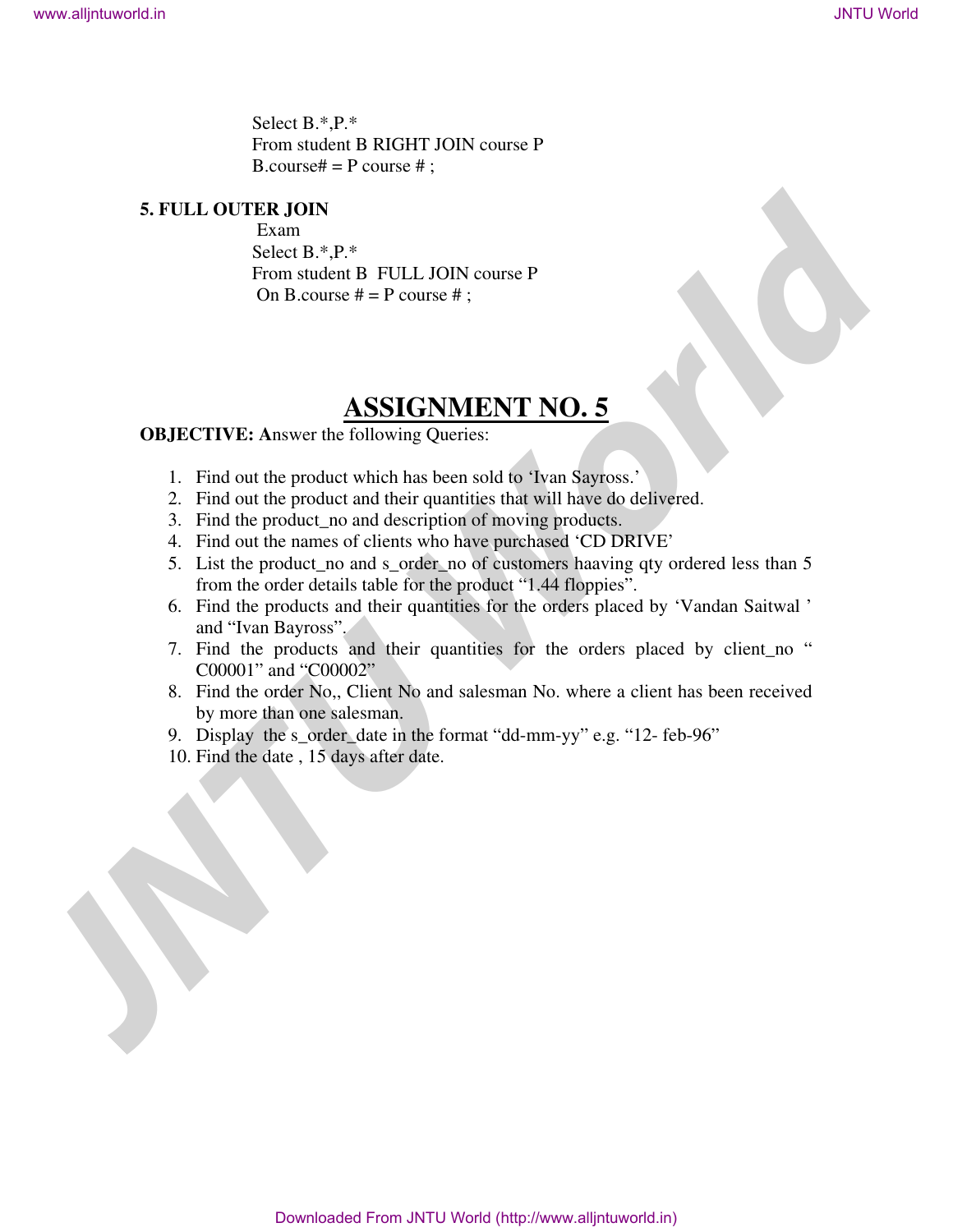# **Theory & Concept Practical # 6**

#### **Objective:- To implement the concept of grouping of Data.**

#### **Grouping Data From Tables:**

 There are circumstances where we would like to apply the aggregate function not only to a single set of tuples, but also to a group of sets of tuples, we specify this wish in SQL using the group by clause. The attribute or attributes given in the group by clause are used to form group. Tuples with the same value on all attributes in the group by clause are placed in one group.

#### **Syntax:**

SELECT columnname, columnname FROM tablename GROUP BY columnname;

At times it is useful to state a condition that applies to groups rather than to tuples. For example we might be interested in only those branches where the average account balance is more than 1200. This condition does not apply to a single tuple, rather it applies to each group constructed by the GROUP BY clause. To express such Questionry, we use the having clause of SQL. SQL applies predicates in the having may be used. **Theory & Concept**<br> **Tractical #6**<br> **Concept**<br> **Growing that the concept of grouping of Data.**<br> **Growing that then the state of east of the copy for eastern the concept for a litter of the state of the state of the state o** 

#### **Syntax:**

SELECT columnname, columnname FROM tablename GROUP BY columnname; HAVING searchcondition;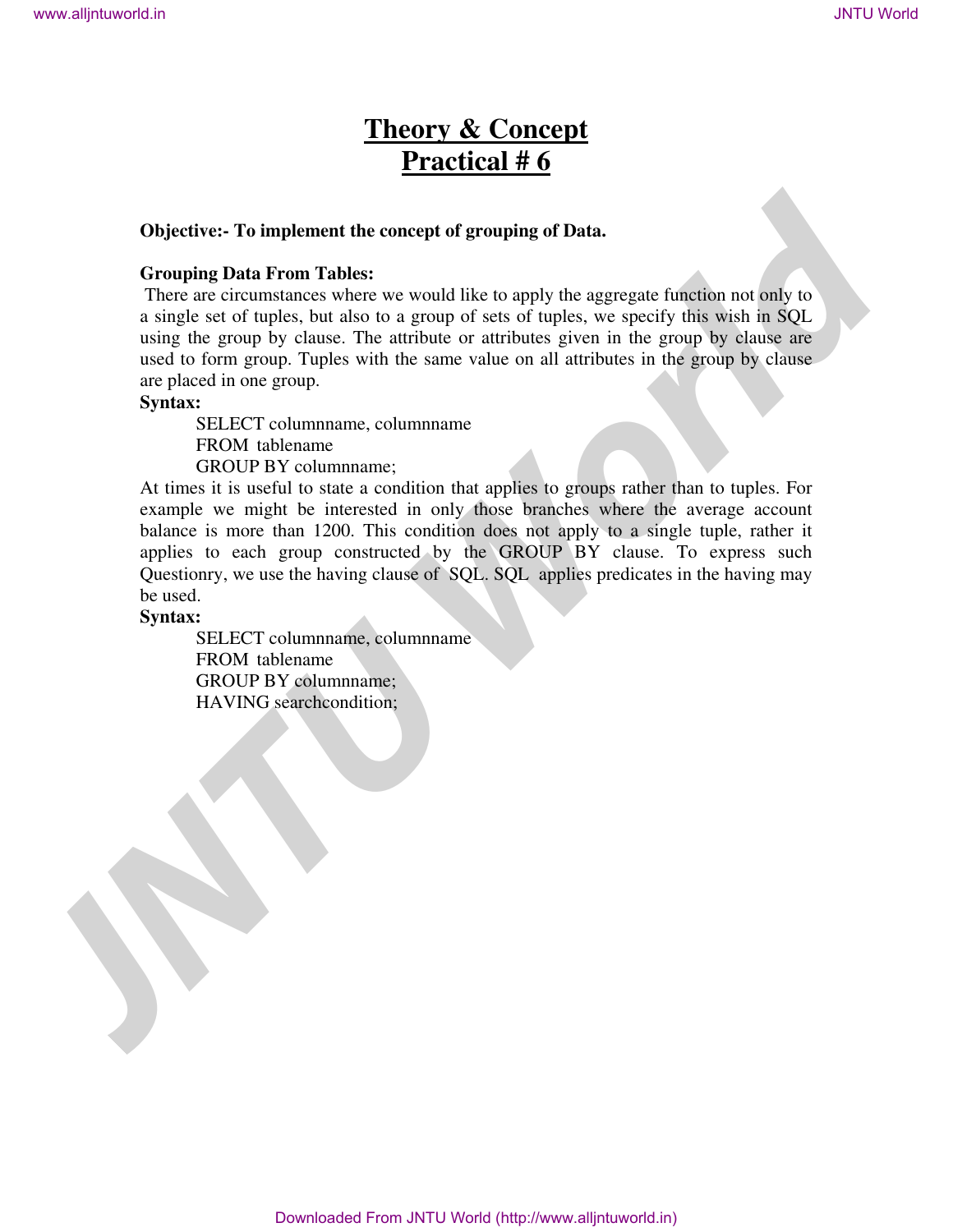# **Assignment No.6**

**Objective- Answer the following Queries:** 

**Q1.- Print the description and total quantity sold for each product.** 

**Q2.- Find the value of each product sold.** 

**Q3.- Calculate the average quantity sold for each client that has a maximum order value of JNTU World**<br> **JNTU World**<br> **JNTU World**<br> **JUNE Allied Monetary Control** will for each product.<br> **JUNE ALLIED WORLD WORLD WATER CONTINUE WATER AND THE SURVEY ON A CAUCAL SURVEY CONTINUE WATER SURVEY ON THE SURVEY OF DRIVIN** 

 **15000.** 

**Q4.- Find out the products which has been sold to Ivan.** 

**Q5.- Find the names of clients who have 'CD Drive'.** 

**Q6.- Find the products and their quantities for the orders placed by 'Vandana' and 'Ivan'.** 

**Q7.- Select product\_no, total qty\_ordered for each product.** 

**Q8.- Select product\_no, product description and qty ordered for each product.** 

**Q9.- Display the order number and day on which clients placed their order.** 

**Q10.- Display the month and Date when the order must be delivered.**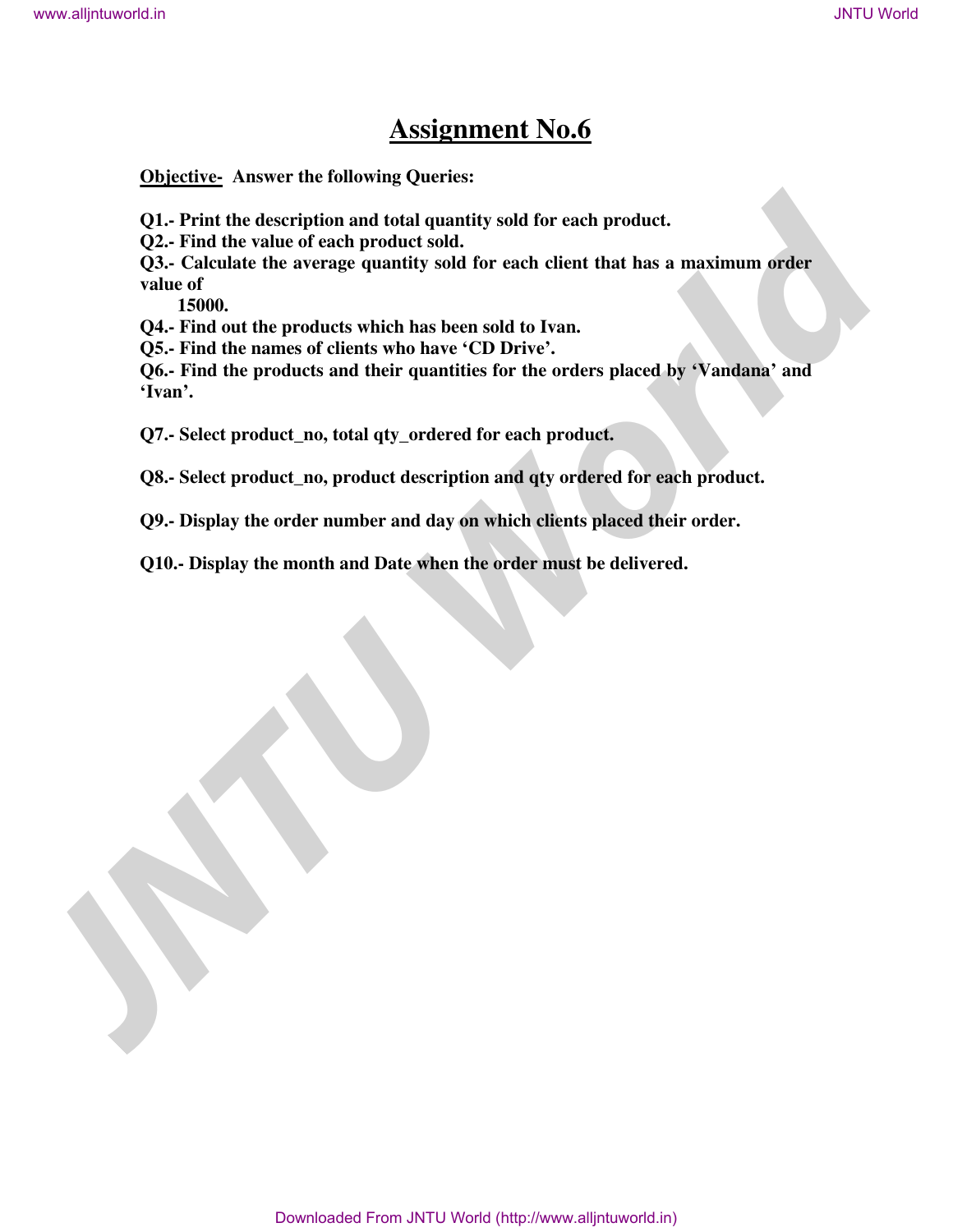# **Theory & Concept Practical #7**

#### **Objective:- To implement the concept of SubQueries.**

**SubQueries:- A** subQuery is a form of an SQL statement that appears inside another SQL statement. It also termed as nested Query. The statement containing a subQuery called a parent statement. The rows returned by the subQuery are used by the following statement. **Objectives. To implement the concept of SubQueries.<br>
SubQueries. A adoptogry is a form of an NQL statement that appears inside another SubLation: A another of subCostery control to the subQuery of the subQuery of the sub** 

It can be used by the following commands:

- 1. To insert records in the target table.
- 2. To create tables and insert records in this table.
- 3. To update records in the target table.
- 4. To create view.
- 5. To provide values for the condition in the WHERE , HAVING IN , SELECT,UPDATE, and DELETE statements.

Exam:-

Creating clientmaster table from oldclient\_master, table

Create table client\_master

AS SELECT \* FROM oldclient\_master;

#### **Using the Union, Intersect and Minus Clause: Union Clause:**

## The user can put together multiple Queries and combine their output using the union clause . The union clause merges the output of two or more Queries into a single set of rows and column. The final output of union clause will be

Output:  $=$  Records only in Query one  $+$  records only in Query two  $+$  A single set of records with is common in the both Queries.

Syntax:

SELECT columnname, columname FROM tablename 1 UNION SELECT columnname, columnname From tablename2;

**Intersect Clause:** The use can put together multiple Queries and their output using the interest clause. The final output of the interest clause will be :

Output =A single set of records which are common in both Queries

Syntax: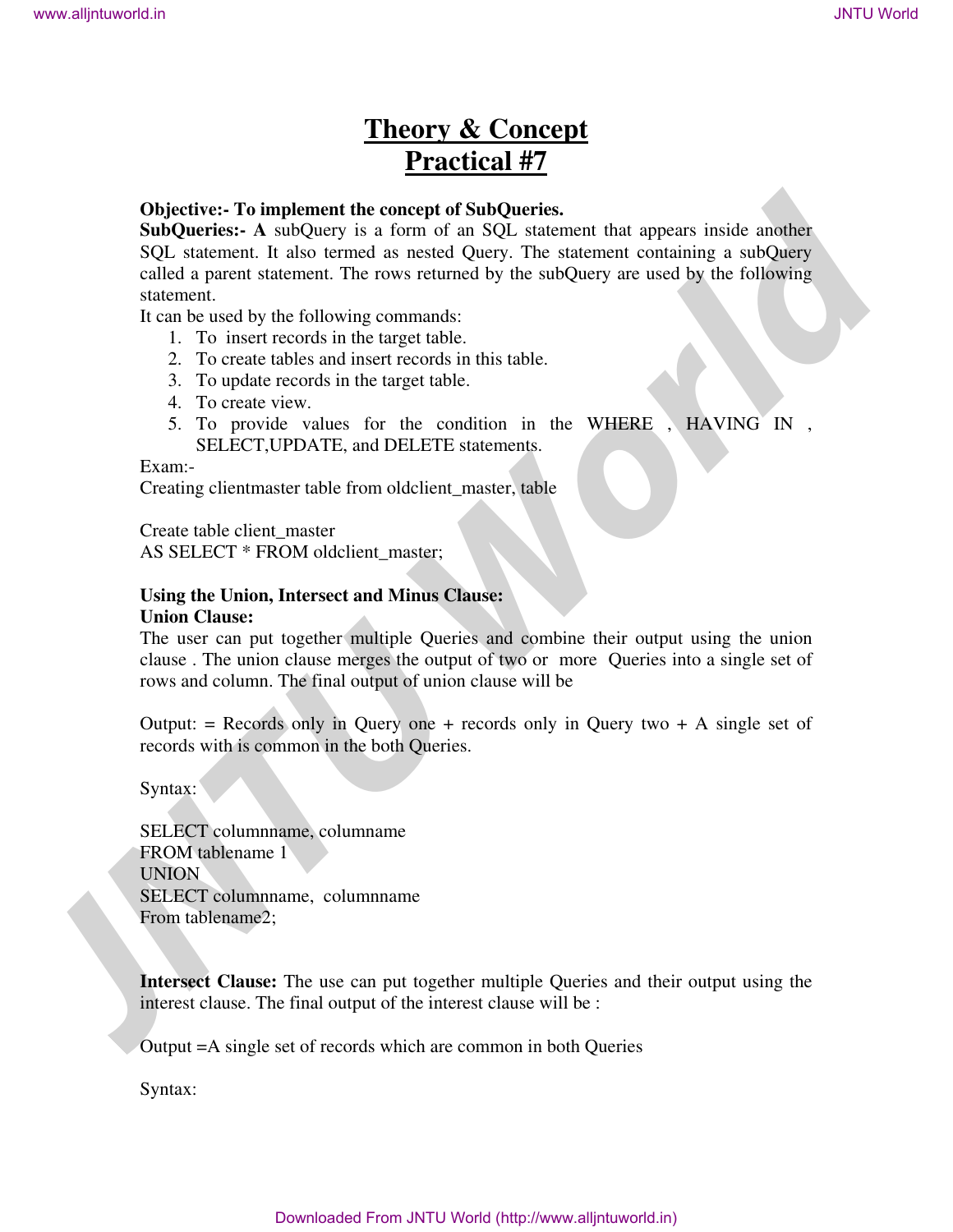SELECT columnname, columnname FROM tablename 1 INTERSECT SELECT columnname, columnname FROM tablename 2;

MINUS CLAUSE:- The user can put together multiple Queries and combine their output = records only in Query one Syntax: SELECT columnname, columnname FROM tablename ; **MINUS** SELECT columnname, columnname FROM tablename ; **SEE HE'L columnation**, columnation<br> **JNTU World**<br> **JNTUCS CLACES** . The user can put together multiple Queries and combine their column<br> **JNTUCS CLACES** . The user can put together multiple Queries and combine their origi

## **Assignment NO.7**

**Objective:** Answer the following Queries:

Question.

- 1. Find the product\_no and description of non- moving products.
- 2. Find the customer name, address, city and pincode for the client who has placed order no "019001"
- 3. Find the client names who have placed order before the month of may 96.
- 4. Find out if product "1.44 Drive" is ordered by only client and print the client\_no name to whom it was sold.
- 5. find the names of client who have placed orders worth Rs.10000 or more.
- 6. Select the orders placed by 'Rahul Desai"
- 7. Select the names of persons who are in Mr. Pradeep's department and who have also worked on an inventory control system.
- 8. Select all the clients and the salesman in the city of Bombay.
- 9. Select salesman name in "Bombay" who has atleast one client located at "Bombay"
- 10. Select the product\_no, description, qty\_on-hand,cost\_price of non\_moving items in the product\_master table.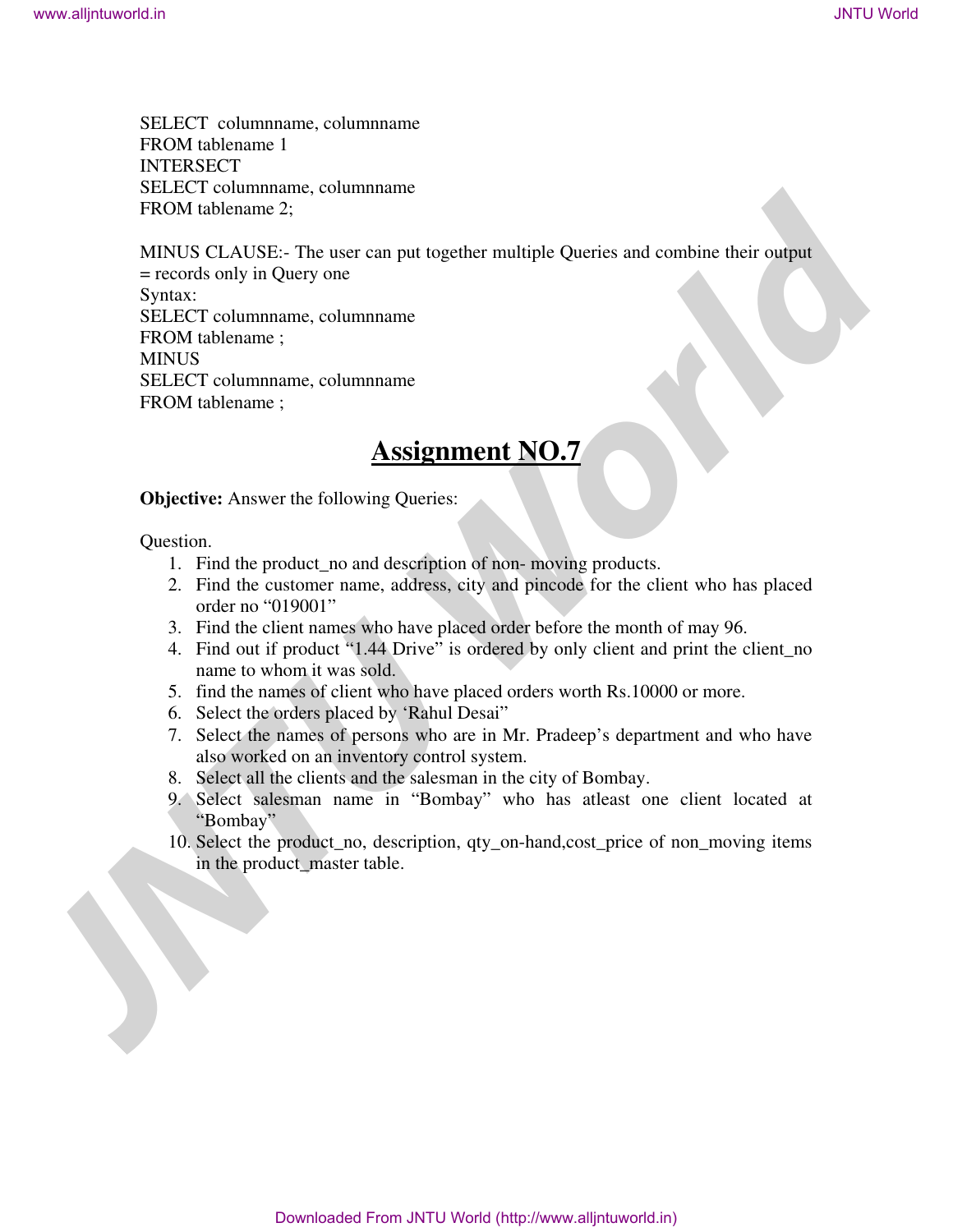# **Theory and Concept Practical # 8**

## **Objective:- To implement the concept of Indexes and views.**

**Indexes-** An index is an ordered list of content of a column or group of columns in a table. An index created on the single column of the table is called simple index. When multiple table columns are included in the index it is called composite index. **Objective:** To implement the concept of Indexes and views.<br>
Indexes and views an ordered is of counter of a column or group of columns in a uble.<br>
An index created on the single column of the table is called composite ind

Creating an Index for a table:-

## **Syntax (Simple)**

CREATE INDEX index\_name

ON tablename(column name);

Composite Index:-

CREATE INDEX index\_name ON tablename(columnname,columnname);

Creating an UniQuestion Index:-

CREATE UNIQUESTION INDEX indexfilename

ON tablename(columnname);

Dropping Indexes:-

An index can be dropped by using DROP INDEX

## **SYNTAX:-**

DROP INDEX indexfilename;

Views:-

Logical data is how we want to see the current data in our database. Physical data is how this data is actually placed in our database.

Views are masks placed upon tables. This allows the programmer to develop a method via which we can display predetermined data to users according to our desire.

Views may be created fore the following reasons:

- 1. The DBA stores the views as a definition only. Hence there is no duplication of data.
- 2. Simplifies Queries.
- 3. Can be Queried as a base table itself.
- 4. Provides data security.
- **5.** Avoids data redundancy.

## **Creation of Views:-**

## **Syntax:-**

CREATE VIEW viewname AS SELECT columnname,columnname FROM tablename WHERE columnname=expression\_list;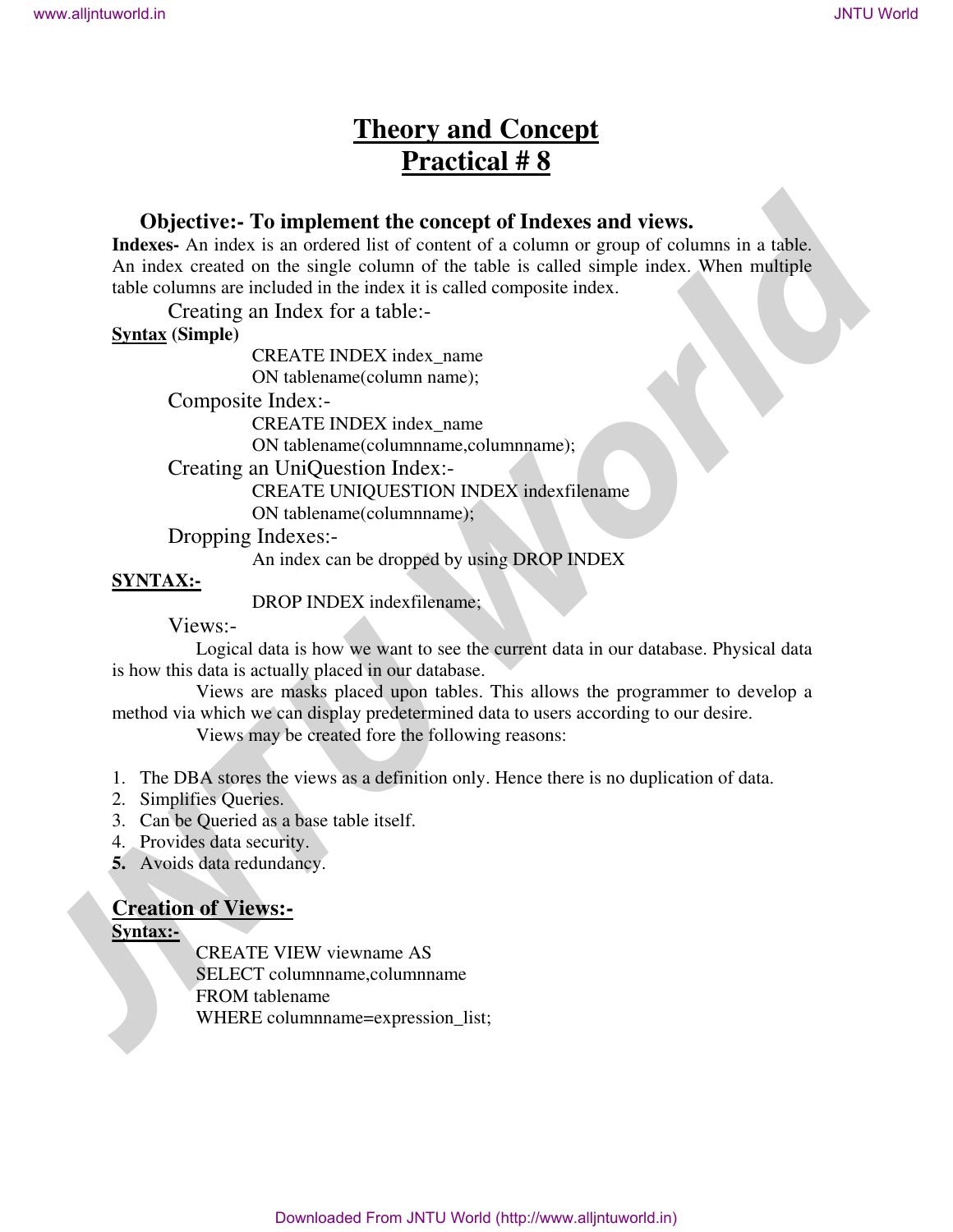## **Renaming the columns of a view:-**

## **Syntax:-**

CREATE VIEW viewname AS SELECT newcolumnname…. FROM tablename WHERE columnname=expression list;

## **Selecting a data set from a view-**

## **Syntax:-**

SELECT columnname, columnname FROM viewname WHERE search condition;

## **Destroying a view-**

## **Syntax:-**

DROP VIEW viewname;

# **Assignment No # 8**

## **Objective : Answer the following Questions**

- Q1. Create an index on the table client master, field client no.
- Q2. Create an index on the sales\_order, field s\_order\_no.
- Q3. Create an composite index on the sales\_order\_details table for the columns s\_order\_no and product\_no.
- Q4. Create an composite index ch\_index on challan\_header table for the columns challan no and s\_order\_no. **SECULAR CONDUCTS**<br> **JNTU World**<br> **JNTU World**<br> **JNTU WorldFRE COMMERC COMMERCANTS**<br> **TNU WORLDF COMMERCANTS**<br> **WHERE COMMERCANTS**<br> **WHERE COMMERCANTS**<br> **SECULAR COMMERCANTS**<br> **JNTU WORLDF COMMERCANTS**<br> **JNTU WORLDF COMME** 
	- Q5. Create an uniQuestion index on the table salesman\_master, field salesman\_no.
	- Q6. Drop index ch\_index on table challan\_header.
	- Q7. Create view on salesman\_master whose sal\_amt is less than 3500.
	- Q8. Create a view client\_view on client\_master and rename the columns as name, add1, add2, city, pcode, state respectively.
	- Q9. Select the client names from client\_view who lives in city 'Bombay'.
	- Q10. Drop the view client\_view.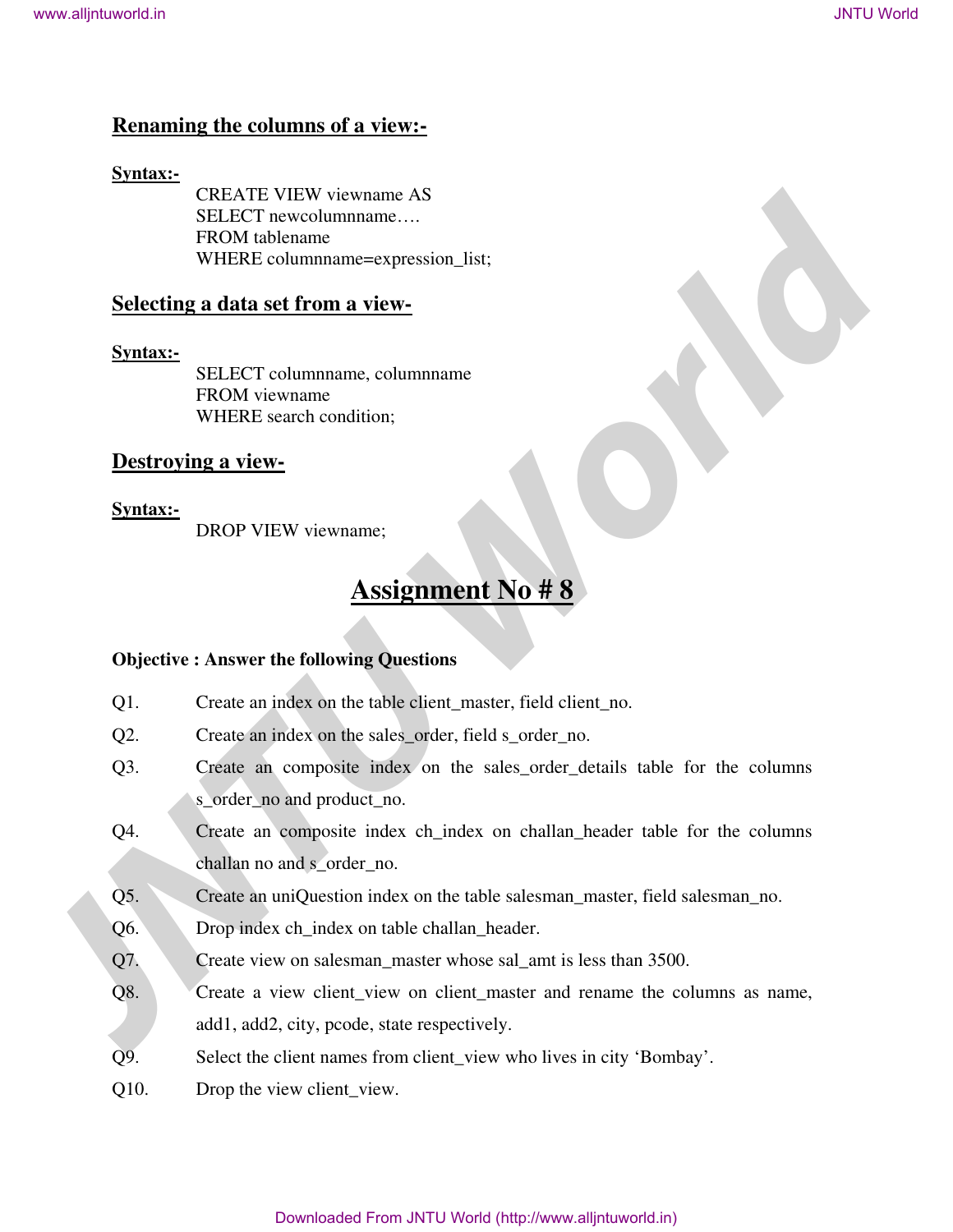## **Theory and Concept Practical # 9 Objective:- To Implement the concept of Forms and reports.**

The objective of the lab is to create a form using a parent table and a child table to take advantage of the schema's relationships.

A data block in Oracle Forms = A table in the database. Each block contains items which equal table columns or fields. These are arranged into records.

- 1. Start Schema Builder. Open S\_Customer and S\_Order or S\_Order1.
- 2. Start Form Builder. Use the data block wizard to create a form for S\_Customer, including the Name, ID, Phone, and Address columns.
- 3. After the form is created, click on Window on the Object Navigator to expand it. Right click on Window1. Click on Property Pallet. Go to Physical on property pallet. Make sure Show Horizontal Scroll Bar and Show Vertical Scroll Bar both are YES.
- 4. Run the form. Execute the Questionry. Notice that data already exists in this table.
- 5. Highlight Data Blocks in the Object Navigator. Go up to Tools Data Block Wizard.
- 6. Create a form for S\_Order or S\_Order1.
- 7. Include the columns ID Customer\_ID Date\_Ordered Date\_Shipped Total.
- 8. Click Create Relationship. Click OK. Make sure Autojoin Datablocks is checked.
- 9. Check Detail Item to Customer\_ID and Master Item to ID. This says that the parent table, the table on the one side of the relationship has the primary key of ID in the S\_Customer table, and the foreign key on the many side is Customer\_ID in the S Order table. This relationship can be seen if you open schema builder and look at the tables and the relationship between them. **Solution and Concert Contents in the Concert Concert Concert Concert Concert Concert Concert Concert Concert Concert Concert Concert Concert Concert Concert Concert Concert Concert Concert Concert Concert Concert Concert** 
	- 10. Make the layout tabular.
	- 11. Records displayed will be 5 and Display Scrollbar will be checked off.
	- 12. Run the form and execute the Questionry. Scroll through the data and notice that the orders are linked with the customers.
	- 13. If you input a detail, the foreign key is automatically filled with the value of the current primary key displayed by the customer.

To delete a record, you must first delete the details, save the change, then delete the master and save. After you make any change, save the data. If there is any problem with integrity, the record won't save.

If you have two table joined by a relationship table, the relationship table MUST contain valid data or you will not be able to add data to the detail table.

IE – If you have two tables and one relation table such as – Students – Have – Marks

The have table would include at least one column, a StudentID. To input a mark, the StudentID must be filled in the Students table, a matching StudentID would have to exist in the Have table, and a valid MarkID must exist in the marks table that  $= a$  StudentID in the Have table which  $= a$  StudentID in the Students table.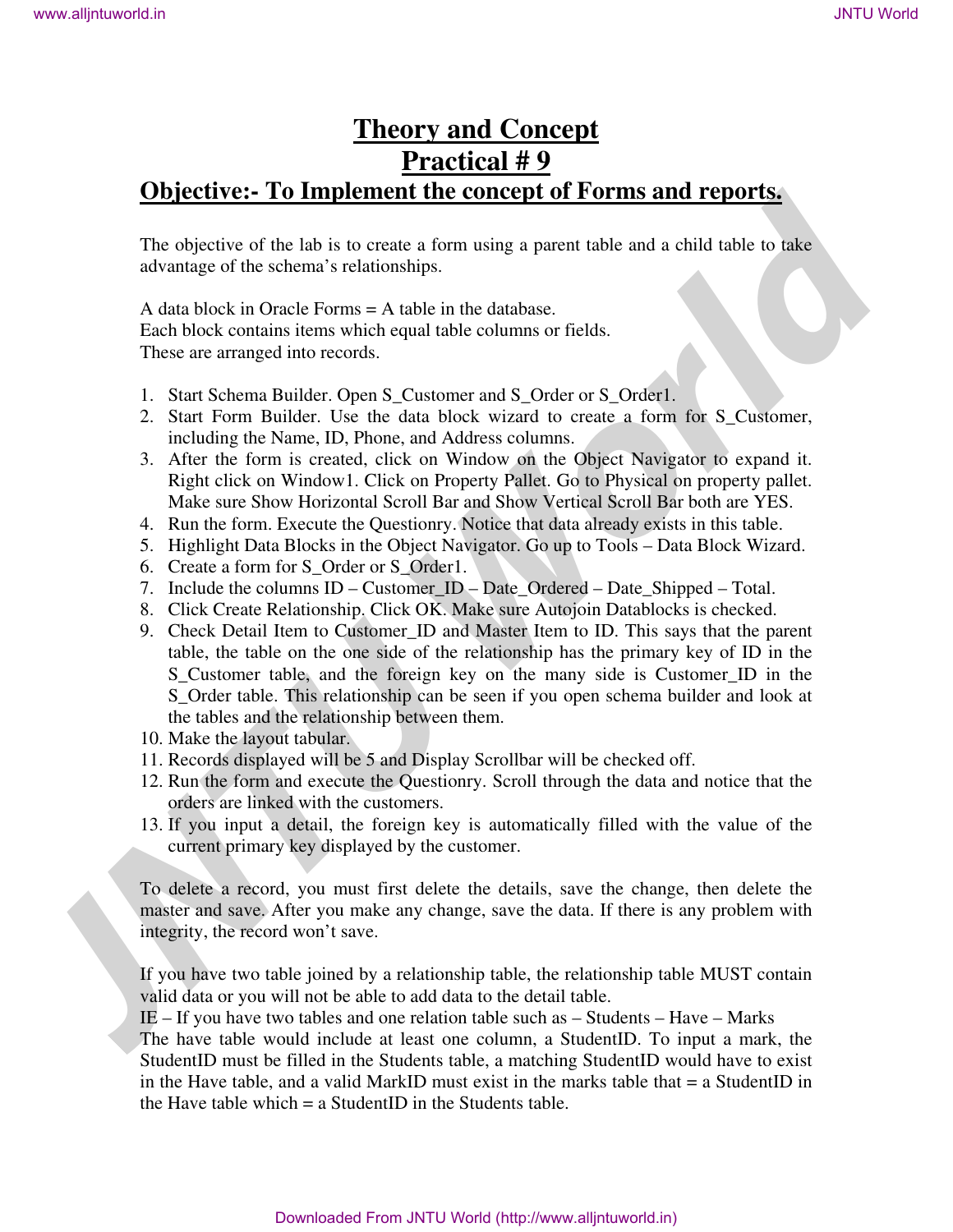To create a grouped report:

- 1. Start report builder.
- 2. Select "use the report wizard"
- 3. Title the report "Mainenance Bill" and select Group Above and click next.
- 4. Click on Questionry Builder.
- 5. Select the tables Jdrivers, JmaintenanceBill, JMBCodeandcosts, and Jvendors.
- 6. Select the fields by double clicking them. A check mark should appear to the left of the field when it is selected. The fields you should select are:
	- Jdrivers Drsupervisor
	- JmaintenanceBill All fields except VandorNumber
	- **JMBCodeandcosts** All except Mbillnumber
	- Jvendors Vencompanyname
- 7. Click OK. Click Next.
- 8. The grouping window will now open. Select Mbillno and include it. Above it on the right hand side, the words Group 1 should appear. Next select Vencompanyname. The words Group 2 should appear above it. Click on the Vencompanyname you have just selected on the right and drag it up to group 1. It is now included in group 1 if the Group 2 is no longer displayed. Do this for the remaining fields. Include all fiends EXCEPT SRVCODE, SCPARTCOST, and SCLABCOST. Click next. **JNTU World**<br> **JNTU World**<br> **JNTU World**<br> **JNTU World**<br> **JNTU World**<br> **JNTU World**<br> **JNTU World**<br> **JNTU World**<br> **JNTU World**<br> **JNTU World**<br> **JNTU World**<br> **JNTU World**<br> **JNTU World**<br> **JNTU World**<br> **JNTU World**<br> **JNTU World** 
	- 9. Now you can include the remaining fields you left out before. Ie- SRVCODE, SCPARTCOST, and SCLABCOST. Click next.
	- 10. We will do two sums on some fields. Select SCPARTCOSE and click the sum button. Do the same for SCLABCOST. Click next.
	- 11. When choosing the layout template, select Cyan Grid. Click finished.
	- 12. If the layout is not as you would like, you can edit the layout by clicking on View on the menu bar and selecting Layout Model.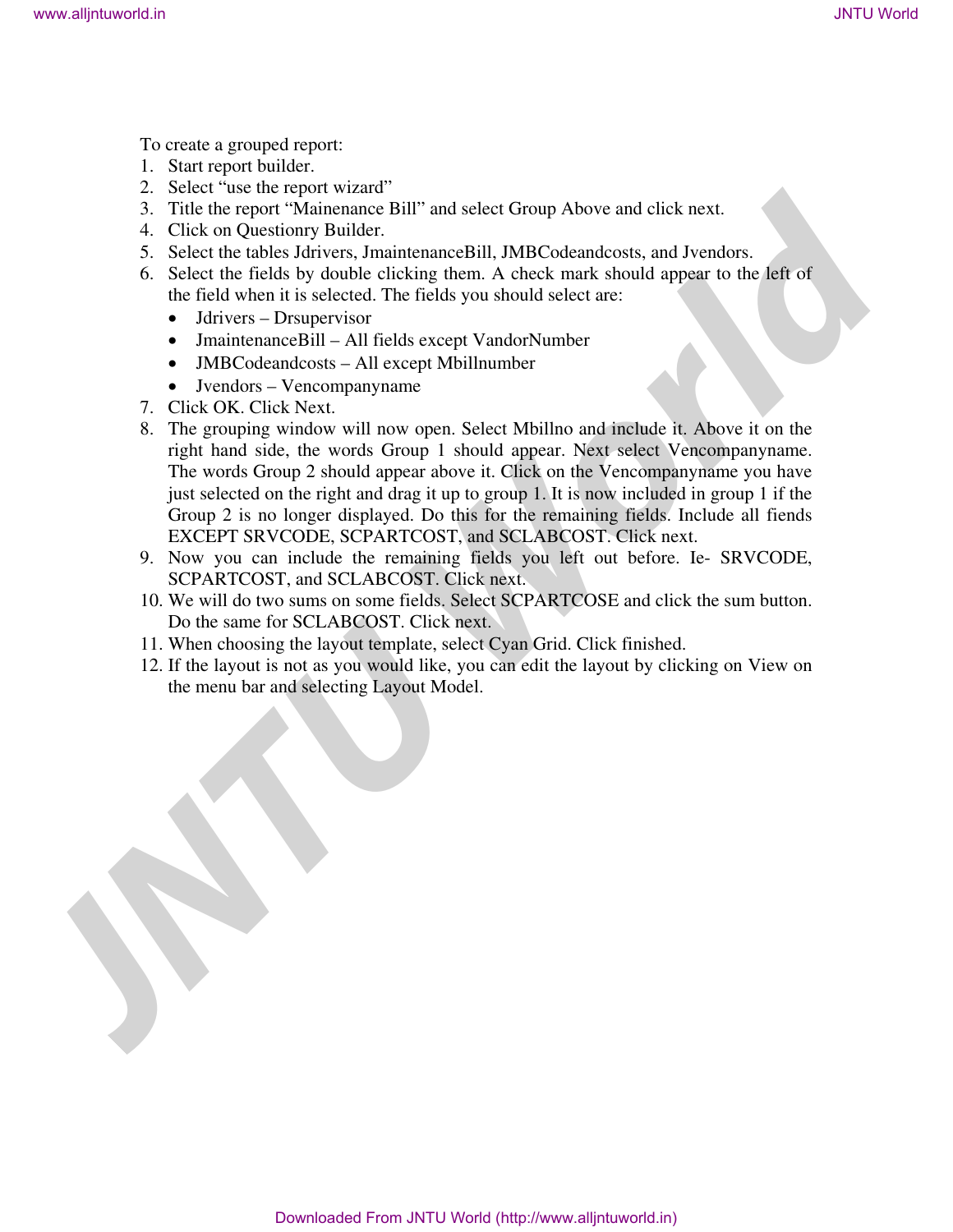# **References**

- Database System Concepts by A. Silberschatz, H.F. Korth and S. Sudarshan, 3<sup>rd</sup> edition, 1997, McGraw-Hill, International Edition.
- PL/SQL By Ivan Bayross
- Introduction to Database Management system by Bipin Desai, 1991, Galgotia Pub.
- Fundamentals of Database Systems by R. Elmasri and S.B. Navathe,  $3^{rd}$  edition, 2000, Addision-Wesley, Low Priced Edition.
- An Introduction to Database Systems by C.J. Date,  $7<sup>th</sup>$  edition, Addison-Wesley, Low Priced Edition, 2000.
- Database Management and Design by G.W. Hansen and J.V. Hansen, 2<sup>nd</sup> edition, 1999, Prentice-Hall of India, Eastern Economy Edition.
- Database Management Systems by A.K. Majumdar and P. Bhattacharyya, 5<sup>th</sup> edition, 1999, Tata McGraw-Hill Publishing.
- A Guide to the SQL Standard, Date, C. and Darwen,H. 3rd edition, Reading, MA: 1994, Addison-Wesley. **JNTU World**<br> **JNTU World**<br> **JNTU World**<br> **Californ, 1997. McChase-Hill, International Edition.**<br> **PLASQL** By Ivan Baytes<br> **JNTU Worldow Straighterment system by Higm Decsit, 1991. Galgatist<br>
<b>JNTU International weak of Mu**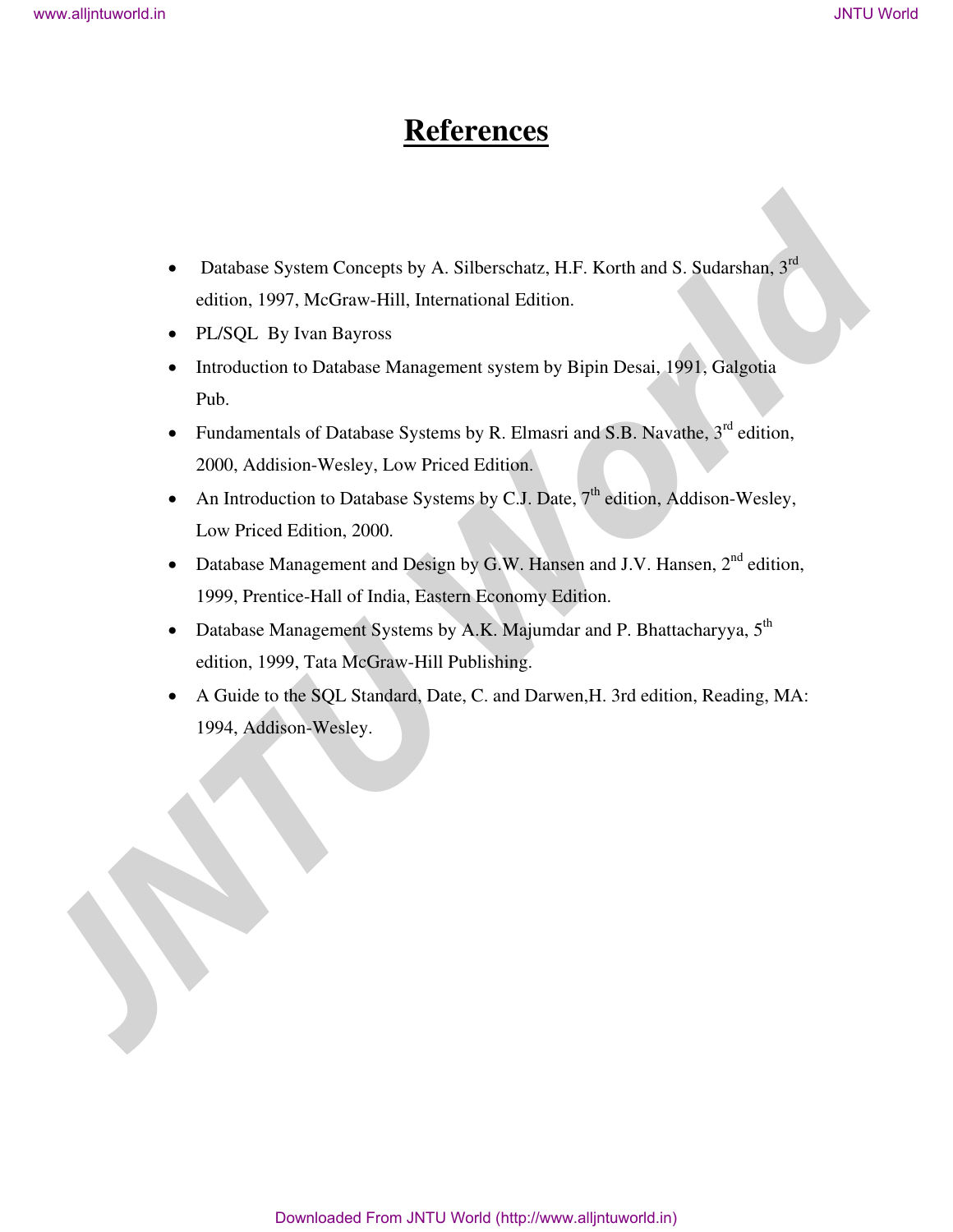# **New Practicals besides University syllabus**

# **Theory and Concept Practical No. 1**

## **Objective:- To implement the basics of PL/SQL.**

**Introduction –** PL/SQL bridges the gap between database technology and procedural programming languages. It can be thought of as a development tool that extends the facilities of Oracles SQL database language. Via PL/SQL you can insert, delete, update and retrieve table data as well as writing loops or branching to another block of code.

## **PL/SQL Block structure-**

DECLARE Declarations of memory variables used later BEGIN SQL executable statements for manipulating table data. EXCEPTIONS SQL and/or PL.SQL code to handle errors. END; **Theory and Concept**<br> **Distribution - PLASO Examplement the basis of PLASOL**<br>
Introduction - PLASO bridges the say between dealese celonology and procedural<br>
programming languages, the can be thought of war development to

**Displaying user Messages on the screen –** Any programming tool requires a method through which messages can be displayed to the user.

**dbms\_output** is a package that includes a number of procedure and functions that accumulate information in a buffer so that it can be retrieved later. These functions can also be used to display message to the user.

**put\_line**: put a piece of information in the buffer followed by a end of line marker. It can also be used to display message to the user. Setting the server output on:

## **SET SERVER OUTPUT ON:**

Example: Write the following code in the PL/SQL block to display message to user DBMS\_OUTPUT.PUT\_LINE('Display user message');

## **Conditional control in PL/SQL-**

Syntax:

IF <condition> THEN <Action> ELSEIF<condition> <Action>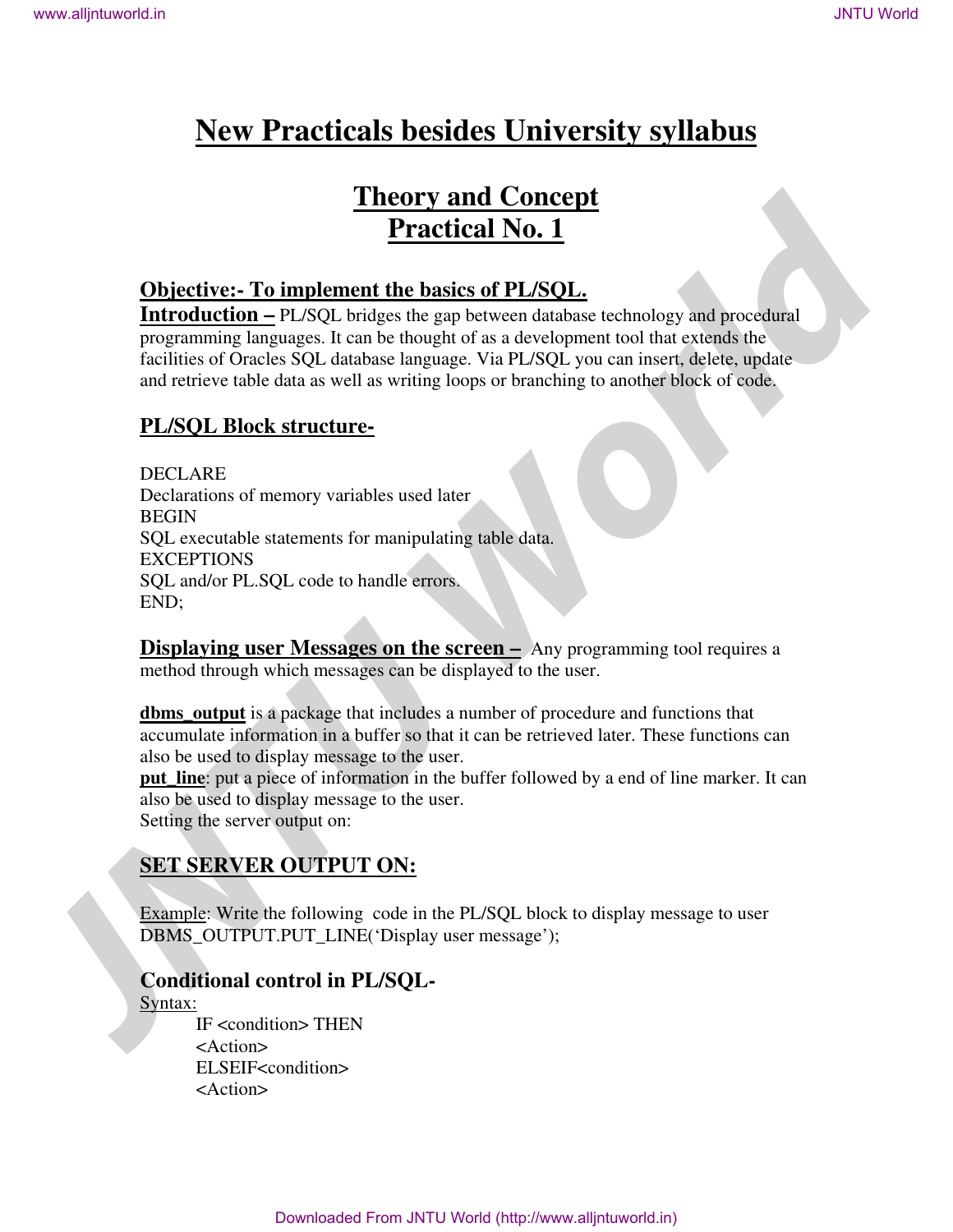ELSE <Action> ENDIF; **The WHILE LOOP:**  Syntax: WHILE <condition> LOOP <Action> END LOOP; **FITSE**<br> **JNTU World**<br> **JNTU ENDITE:**<br> **JNTU WORLDOOP**<br> **JNTU ENDITE:**<br> **JNTU WORLDOOP**<br> **JNTU LEVER LOOP**<br> **THE FOR LOOP statement:**<br> **JNTU LOOP**<br> **THE FOR LOOP statement:**<br> **JNTU LOOP**<br> **THE GOTTO statement:** The good st

## **The FOR LOOP statement:**

Syntax:

FOR variable IN [REVERSE] start—end LOOP <Action> END LOOP;

**The GOTO statement**: The goto statement allows you to change the flow of control within a PL/SQL Block.

## Assignment No.1

Q1. WAP in PL/SQL for addition of two numbers.

Q2. WAP in PL/SQL for addition of 1 to 100 numbers.

Q3. WAP in PL/SQL to check the given number is even or odd.

Q4. WAP in PL/SQL to inverse a number, eg. Number 5639 when inverted must be display

output 9365.

Q5. WAP in PL/SQL for changing the price of product 'P00001' to 4000 if the price is less than

 4000 in product\_master table. The change is recorded in the old\_price\_table along with

product\_no and the date on which the price was changed last.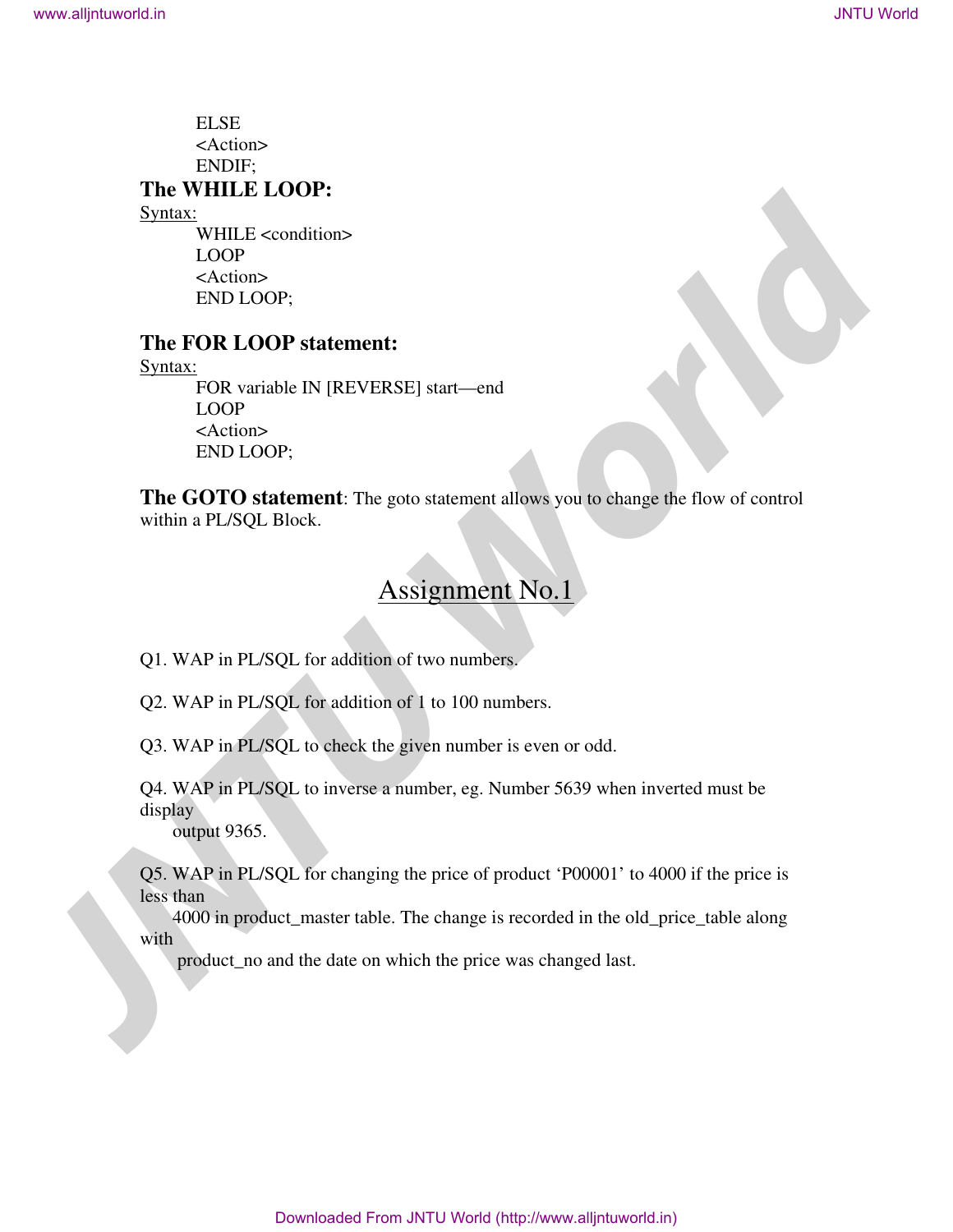# **Theory and Concept Practical No. 2**

## **Objective:- To implement the concept of Cursor and Trigger.**

**Cursor–** We have seen how oracle executes an SQL statement. Oracle DBA uses a work area for its internal processing. This work area is private to SQL's operation and is called a **cursor.** 

The data that is stored in the cursor is called the **Active Data set.** The size of the cursor in memory is the size required to hold the number of rows in the Active Data Set.

**Explicit Cursor-** You can explicitly declare a cursor to process the rows individually. A cursor declared by the user is called **Explicit Cursor.** For Queries that return more than one row, You must declare a cursor explicitly.

The data that is stored in the cursor is called the **Active Data set.** The size of the cursor in memory is the size required to hold the number of rows in the Active

**Why use an Explicit Cursor-** Cursor can be used when the user wants to process data one row at a time.

**Explicit Cursor Management-** The steps involved in declaring a cursor and

manipulating data in the active data set are:-

- Declare a cursor that specifies the SQL select statement that you want to process.
- Open the Cursor.
- Fetch the data from the cursor one row at a time.
- Close the cursor.

**Explicit Cursor Attributes-** Oracle provides certain attributes/ cursor variables to control the execution of the cursor. Whenever any cursor(explicit or implicit) is opened and used Oracle creates a set of four system variables via which Oracle keeps track of the 'Current' status of the cursor. You **JNTU World Conservation JNTU World**<br> **JNTU World Conservation 2014**<br> **JNTU World Conservation 2014**<br> **Conservation JNTU World Conservation Conservation Conservation Conservation Conservation Conservation T** 

- Declare a cursor that specifies the SQL select statement that you want to process.
- Open the Cursor.
- Fetch the data from the cursor one row at a time.
- Close the cursor.

## **How to Declare the Cursor:-**

The General Syntax to create any particular cursor is as follows:- **Cursor <Cursorname> is Sql Statement;** 

## **How to Open the Cursor:-**

The General Syntax to Open any particular cursor is as follows:- **Open Cursorname;**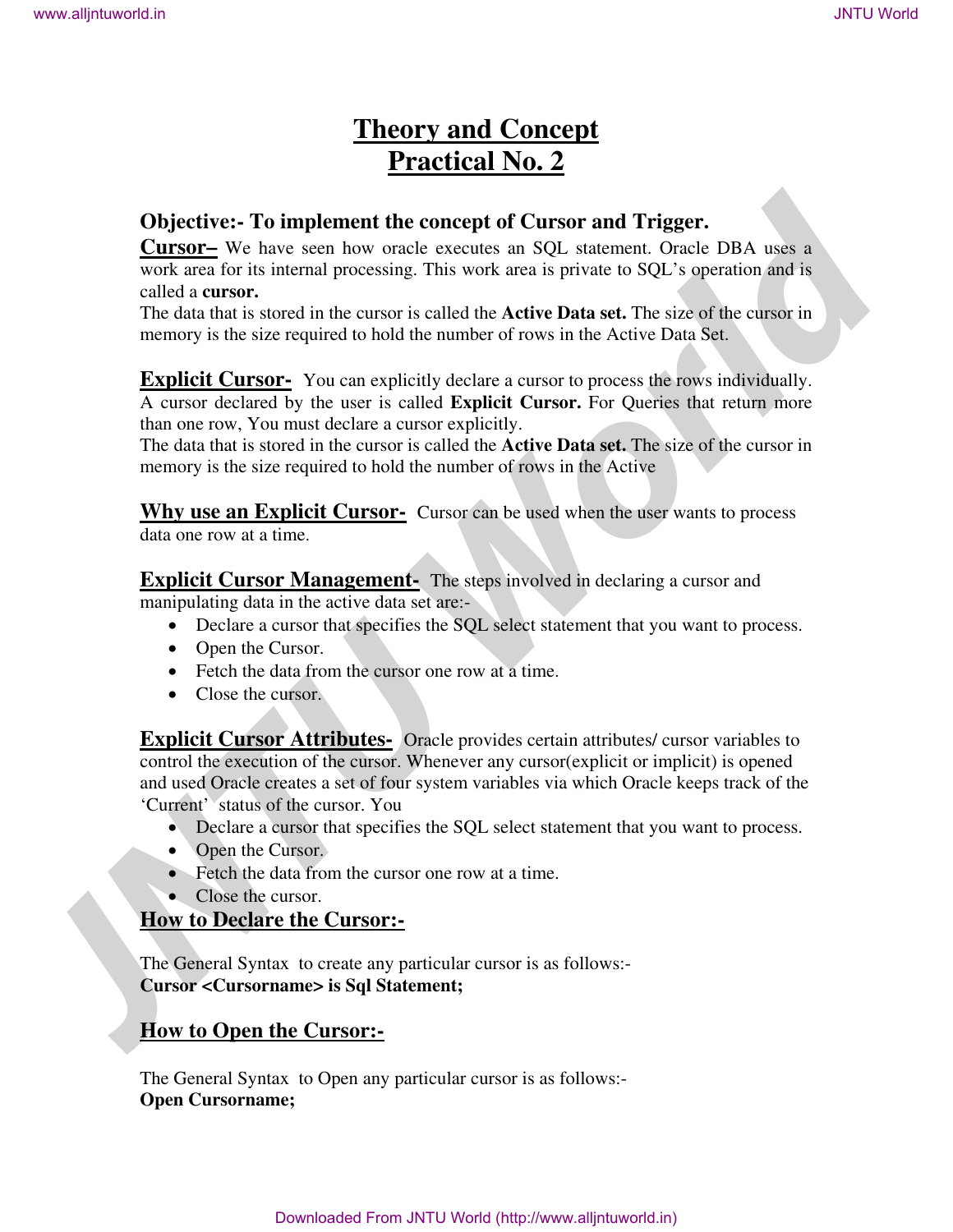## **Fetching a record From the Cursor:-**

The fetch statement retrieves the rows from the active set to the variables one at a time. Each time a fetch is executed. The focus of the DBA cursor advances to the next row in the Active set.

One can make use of any loop structure(Loop-End Loop along with While,For) to fetch the records from the cursor into variable one row at a time.

The General Syntax to Fetch the records from the cursor is as follows:- **Fetch cursorname into variable1,variable2,\_\_\_\_\_\_** 

## **Closing a Cursor:-**

The General Syntax to Close the cursor is as follows:- **Close <cursorname>;** 

## **Database Triggers:-**

Database triggers are procedures that are stored in the database and are implicitly executed(fired) when the contents of a table are changed.

## **Use of Database Triggers:-**

Database triggers support Oracle to provide a highly customized database management system. Some of the uses to which the database triggers can be put to customize management information in Oracle are as follows:- **The first is a model was a strengtheneous and the control of the strengtheneous and the condition of the strengtheneous conditions are a model with the condition of the condition of the condition of the condition of the c** 

- A Trigger can permit DML statements against a table any if they are issued, during regular business hours or on predetermined weekdays.
- A trigger can also be used to keep an audit trail of a table along with the operation performed and the time on which the operation was performed.
- It can be used to prevent invalid transactions.
- Enforce complex security authorizations.

## **How to apply DataBase Triggers:-**

A trigger has three basic parts:-

- 1. A triggering event or statement.
- 2. A trigger restriction
- 3. A trigger action.

## **Types of Triggers:-**

Using the various options , four types of triggers can be created:-

- **1. Before Statement Trigger:-** Before executing the triggering statement, the trigger action is executed.
- **2. Before Row Trigger:-** Before modifying the each row affected by the triggering statement and before appropriate integrity constraints, the trigger is executed if the trigger restriction either evaluated to TRUE or was not included.'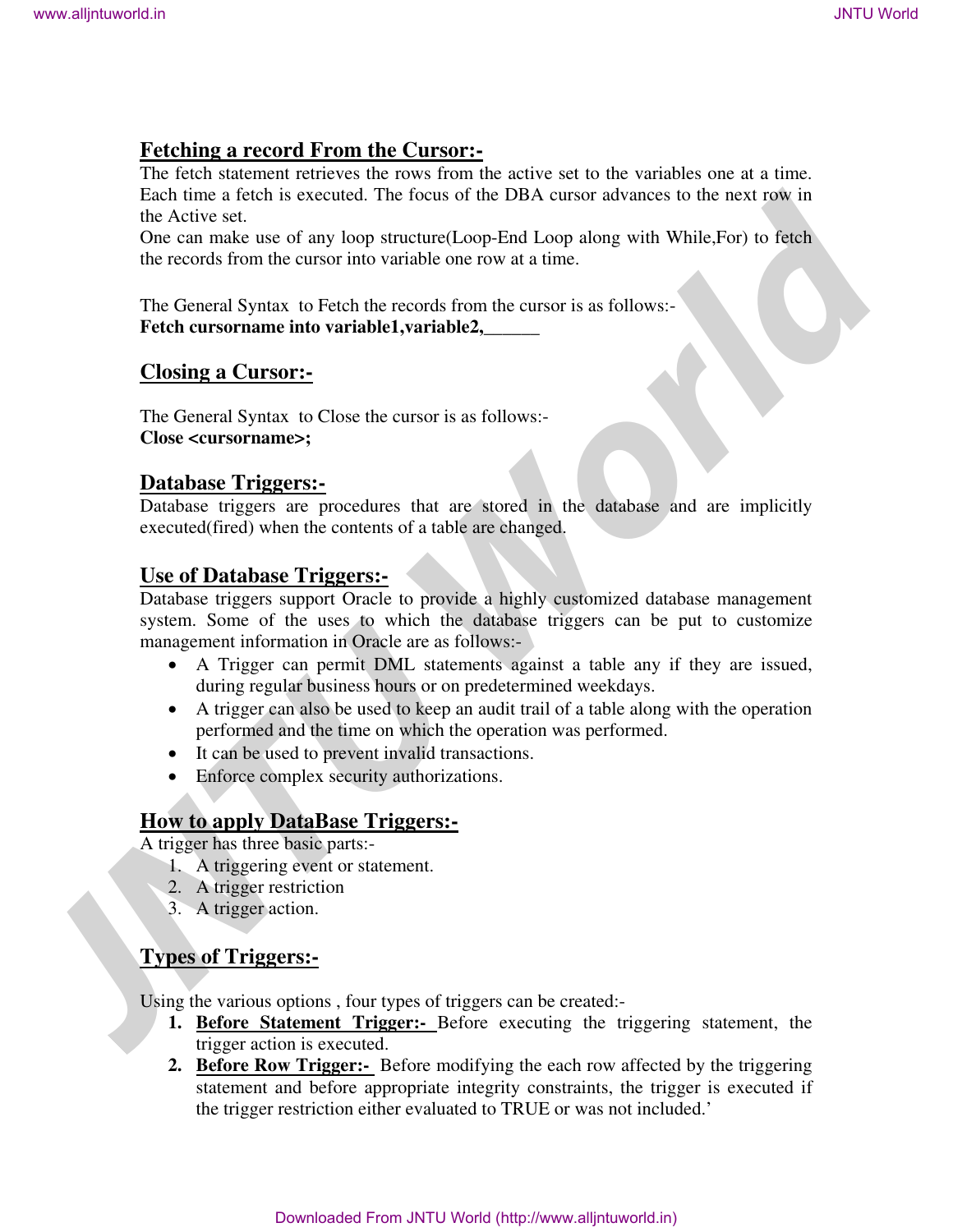- **3. After Statement Trigger:-** After executing the triggering statement and applying any deferred integrity constraints, the trigger action is executed.
- **4. After row Trigger:-** After modifying each row affected by the triggering statement and possibly applying appropriate integrity constraints, the trigger action is executed for the current row if the trigger restriction either evaluates to TRUE or was not included.

## **Syntax For Creating Trigger:-**

The syntax for Creating the Trigger is as follows:-

Create or replace Trigger<Triggername> {Before,After} {Delete, Insert, Update } On <Tablename> For Each row when Condition Declare <Variable declarations>; <Constant Declarations>; Begin <PL/SQL> Subprogram Body; Exception Exception Pl/SQL block; End; We alljntuworld.in<br> **JNTU World**<br> **JNTU World**<br> **JNTU World**<br> **JNTU World**<br> **LADE THE THEREST:** A New regist resulting test interaction of the registration of the registration<br> **LADE or was not included**<br> **CONDITY OF CONDI** 

## **How to Delete a Trigger:-**

.

The syntax for Deleting the Trigger is as follows:- Drop Trigger <Triggername>;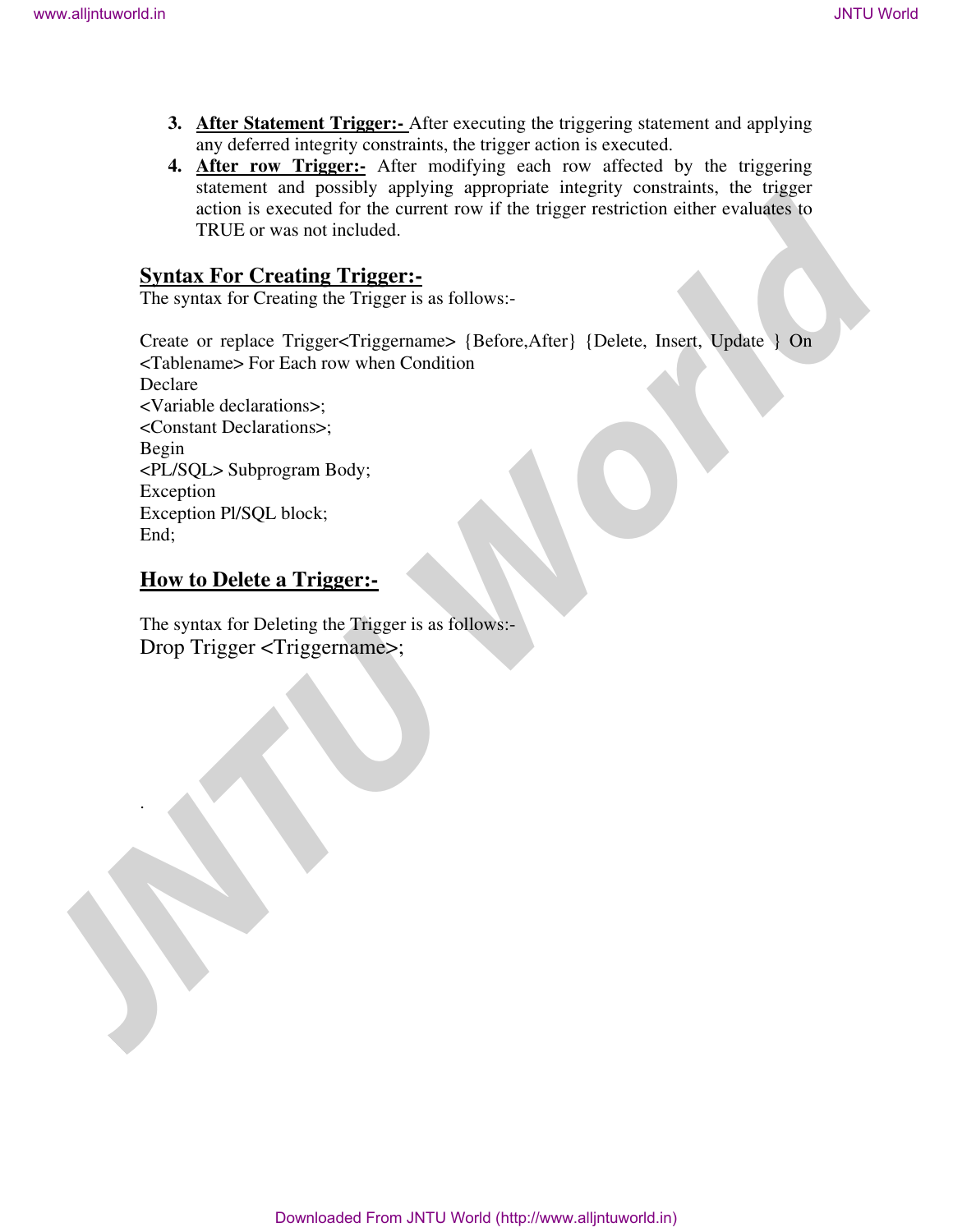# **Frequently Asked Questions**

- What is database?
- What is DBMS?
- What is a Database system?
- What are the Advantages and disadvantages of DBMS?
- What is a view? How it is related to data independence?
- What is E-R model?
- What is an Entity?
- What is an Entity set?
- What is DDL (Data Definition Language)?
- What is DML (Data Manipulation Language)?
- What is a query?
- What do you mean by Correlated subquery?
- What are the unary operations in Relational Algebra?
- Are the resulting relations of PRODUCT and JOIN operation the same?
- Define SQL and state the differences between SQL and other conventional programming Languages
- What is database Trigger?
- What are cursors give different types of cursors?
- What operator performs pattern matching?
- What operator tests column for the absence of data?
- Which command executes the contents of a specified file?
- What are the wildcards used for pattern matching?
- What are the privileges that can be granted on a table by a user to others?
- What command is used to get back the privileges offered by the GRANT • What is database?<br>
• What is DBMS?<br>
• What is a Database system?<br>
• What are the Advantages and disadvantages of DBMS?<br>
• What is a view? How its related to data independence?<br>
• What is a Finity?<br>
• What is an Entity?<br> command?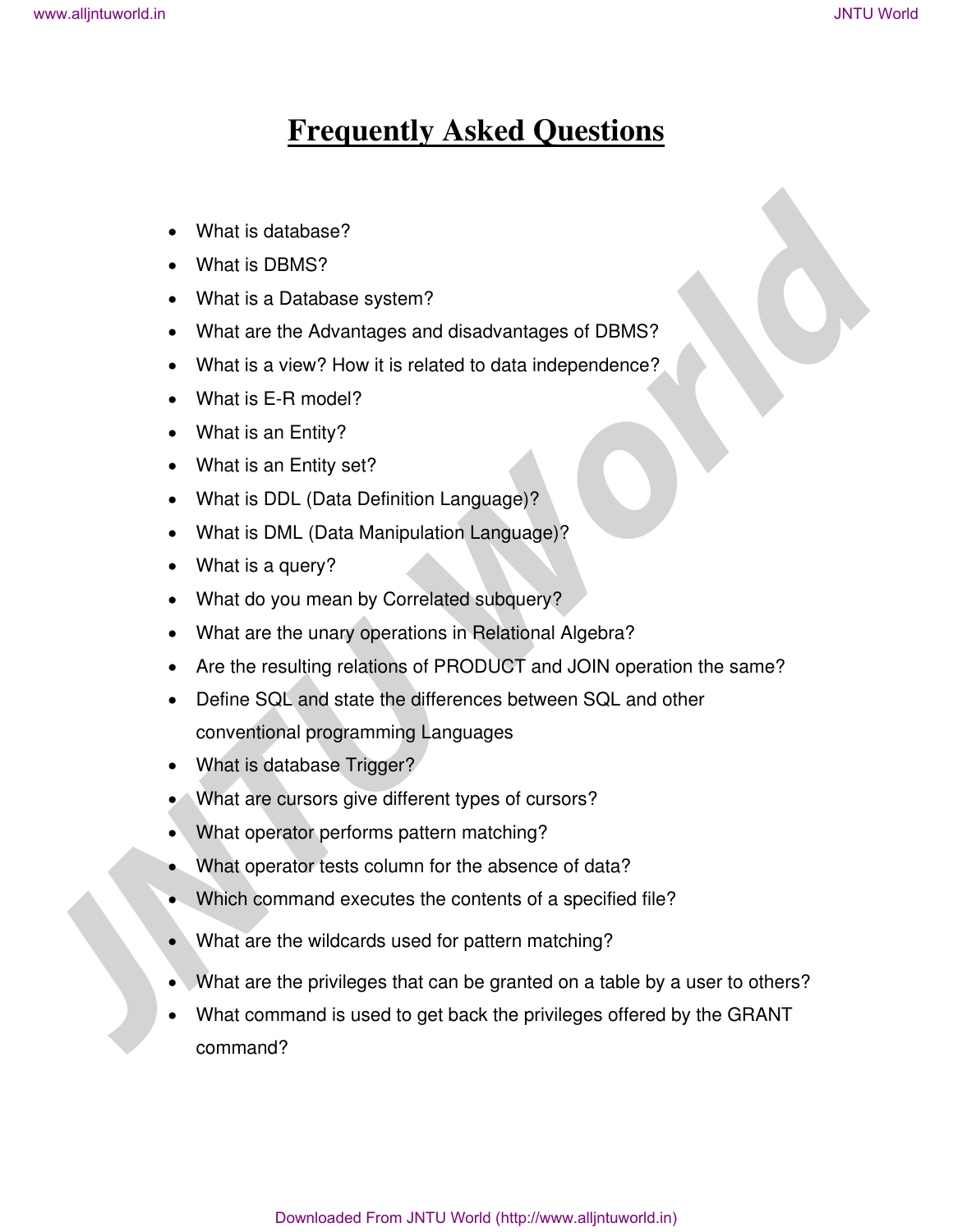- Which system table contains information on constraints on all the tables created?
- What is the difference between TRUNCATE and DELETE commands?
- What will be the output of the following query? SELECT DECODE(TRANSLATE('A','1234567890','1111111111'), '1','YES', 'NO' );
- What does the following query do? SELECT SAL + NVL(COMM,0) FROM EMP; We alljeback in **JNTU World**<br> **JNTU World**<br> **JNTU World**<br> **JNTU World**<br> **JNTU World**<br> **JNTU WORLD WE BE OUT UNITERATE CONTINUATE AND DELETE COMMAND (THE VIDEO WARR WIND TO DECODE (TRANSLATE/AT/12446678001) 1111111111111111** 
	- Which date function is used to find the difference between two dates?
	- Which function is used to find the largest integer less than or equal to a specific value?
	- What is the use of CASCADE CONSTRAINTS?
	- What is the use of DESC in SQL?